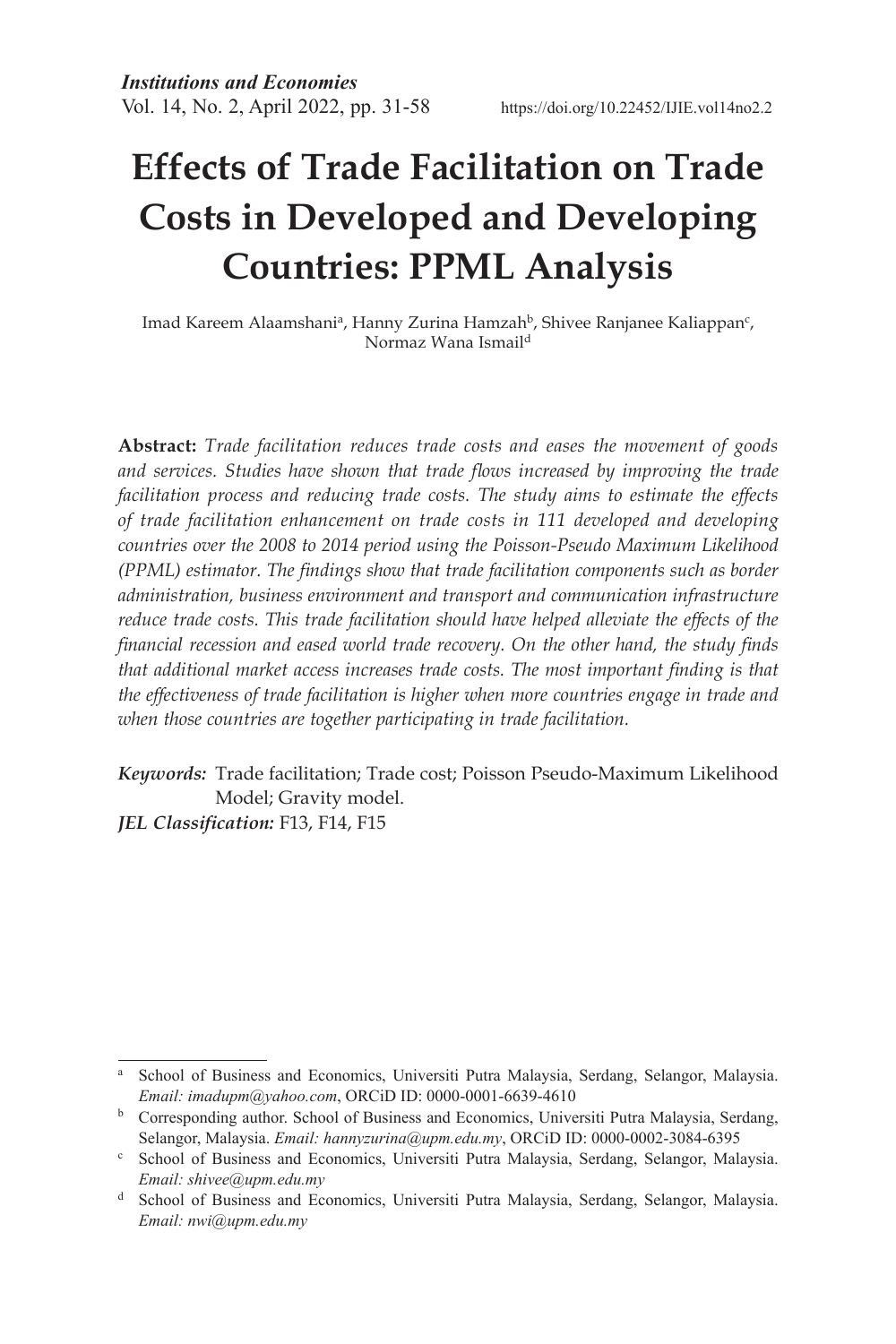#### **1. Introduction**

International trade has grown significantly over the past decades. This growth has been facilitated by reducing trade costs due to advancements in information and communication technologies, transportation, liberalisation of trade and investment regimes, and developing countries' growing industrial capacity. Trade costs are an essential determinant of the cross-country pattern of trade and production. They affect industrial specialisation and, consequently, incomes, poverty rates, and many other critical economic outcomes (World Trade Organization, 2015 p.62). Recent economic literature has stressed the importance of trade costs in determining the patterns of specialisation and trade (Markusen & Venables, 2007). Trade barriers, such as tariffs, increase production costs for the producer and the prices of the goods for the consumer, decrease economic competition, and discourage economic growth. For example, Free Trade Agreements (FTAs), and the World Trade Organization (WTO) are geared towards decreasing trade costs and increasing trade flows among its members.

Almost all forms of economic integration (i.e., bilateral, regional and multilateral framework) involve tariff reduction. Though lower tariffs and customs duties made international trade less costly than ever, nontariff barriers (NTBs), such as customs clearance administrative costs, national regulation, and documentary requirements for trade transaction in international trade, are causing countries to pay more (Dennis & Shepherd, 2011; Anderson & Wincoop, 2004). These trade costs may affect trade flows and the variety of products that a country can export. In 2008 to 2010, since the global financial crisis (GFC), the costs to export and import have been increasing in developed and developing countries (World Development Indicator Database, 2018). Many nations realised the need to implement measures that could facilitate trade to address the remaining trade costs and ease the movement of goods and services.

Trade facilitation refers to all procedures that governments use to reduce trade costs. According to Pomfret and Sourdin (2010a), trade facilitation is the process of reducing the remaining trade costs to increase the gains and enhance the trade flows. Trade facilitation could improve countries' trade and economic performance by increasing the coordination and cooperation among countries (Alburo, 2008). Therefore, in the first ministerial conference in December 1996 that was held in Singapore, WTO members decided to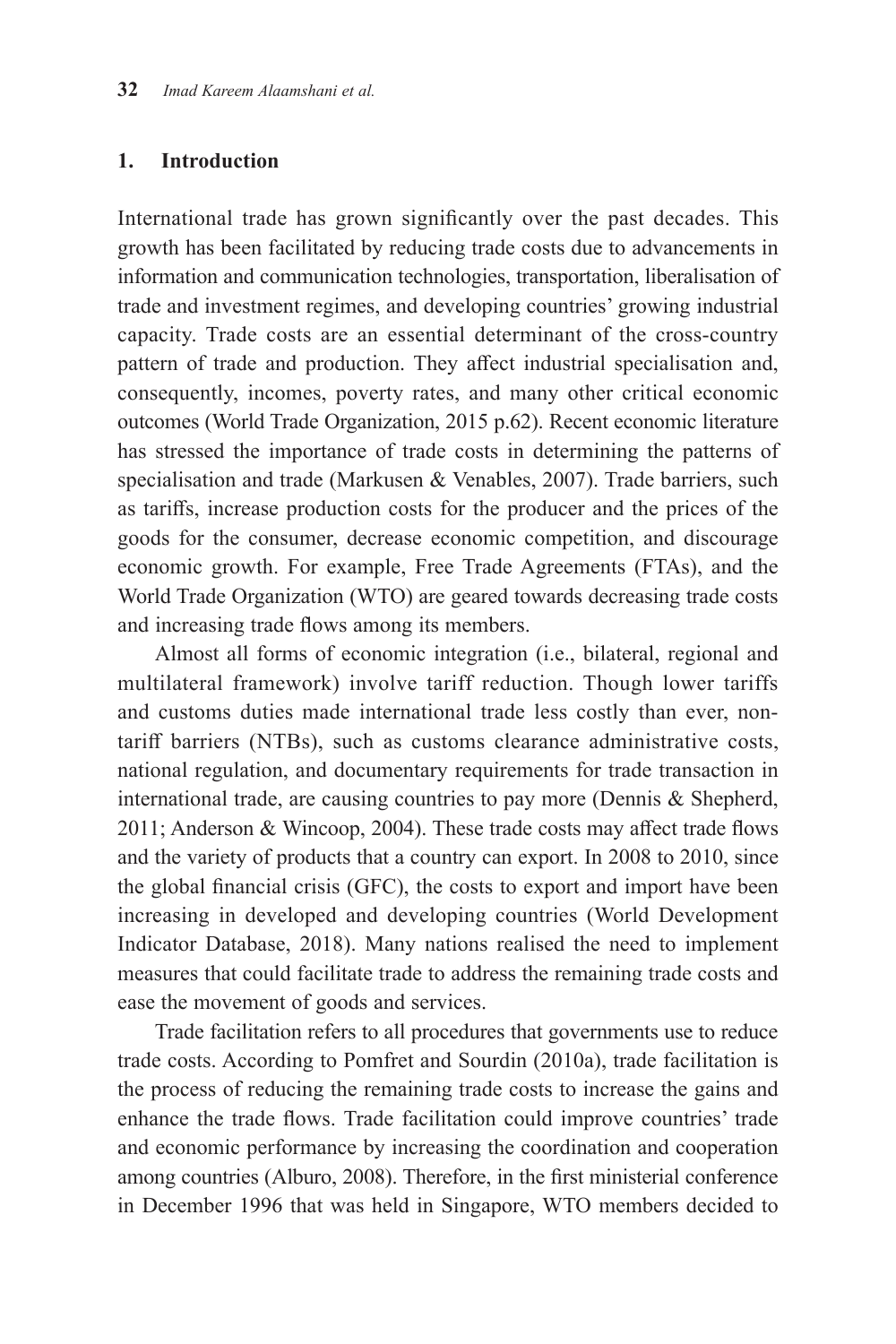address the restrictions in international trade by undertaking an exploratory and analytical investigation to understand the scope of the work through which countries can simplify trade procedures. In December 2013, at the outset of the Bali Ministerial Conference, ministers confirmed the negotiation of a preparatory committee to ensure the speedy application and efficient operation of a Trade Facilitation Agreement (TFA). TFA also takes into consideration the capacity and requirement of the countries in implementing trade facilitation. The agreement gives special and differential treatment to developing and less developed countries. While developed nations are bound to apply for accord upon their entry to force, more flexibility has been rendered to developing and less developing countries. Trade facilitation had been ratified by two-thirds of WTO member countries and entered into force on 22 February 2017.

Figure 1 shows the relationship between trade facilitation and trade cost for 111 sample countries (see Appendix A) from 2008 to 2014. The data show a left side trend that indicates a negative correlation between trade facilitation and trade cost. As trade facilitation increases, trade cost tends to decrease to the left. The fitted values line depicts these negative trends in the statistical data.



#### **Figure 1**: Trade Facilitation and Trade Cost in 2008-2014

Source: Author's compilation from World Economic Forum Enabling Trade Index (ETI) and ESCAP. World Bank Trade Cost Database (2020).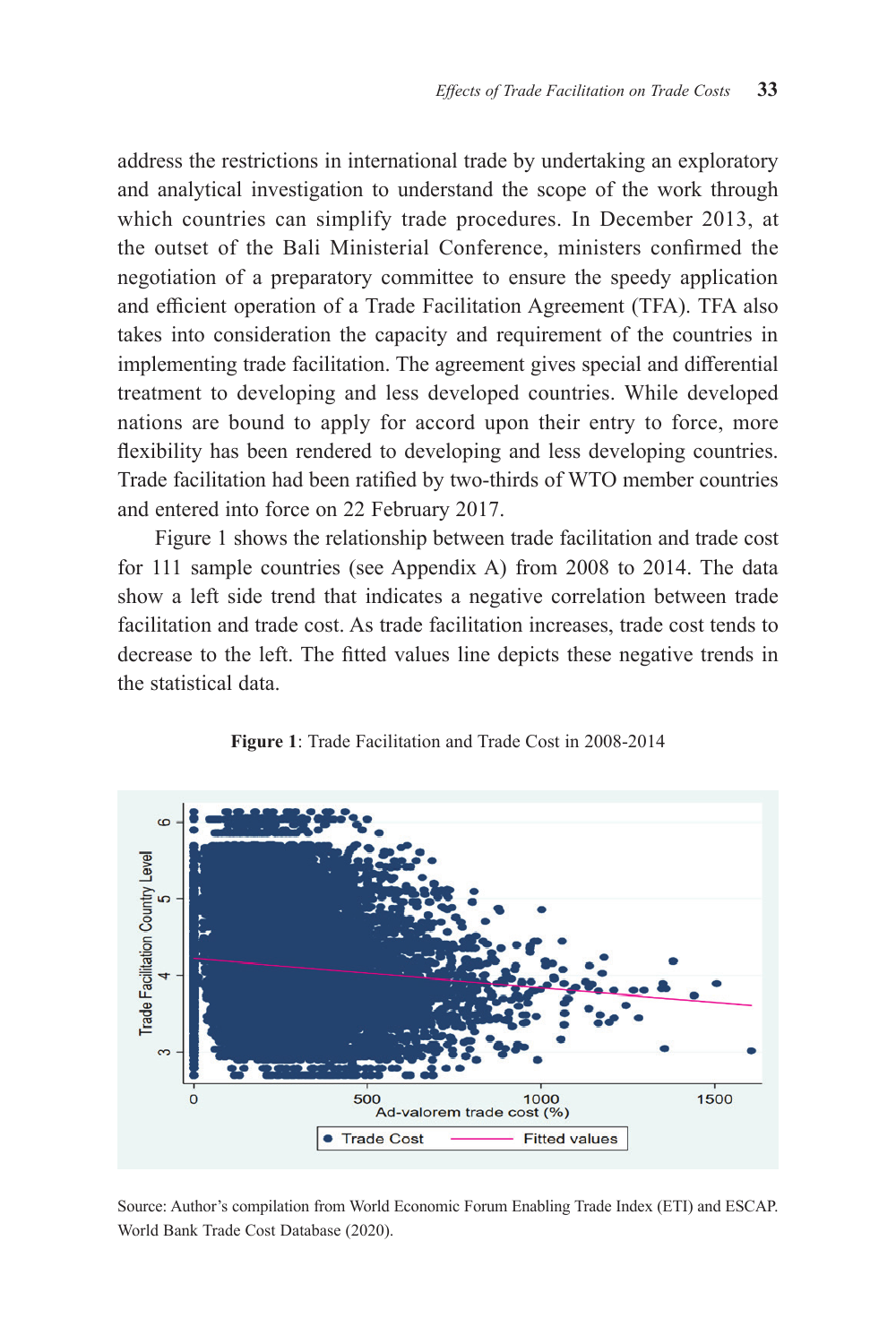The relationship between trade facilitation and trade cost can be illustrated using the Melitz (2003) model. The Melitz (2003) model with heterogeneous firms suggests that improvements in market opportunities abroad will lead to higher productivity. The model asserted that foreign market opportunity can be linked to trade facilitation procedures. It can have positive spillover effects in the sense that improvement in one area can improve other areas, i.e., reducing the number of documents required for trading goods is likely to reduce processing times and limit room for corruption and discretionary measures, and thereby lowering unnecessary trade costs (Hanouz et al., 2014). According to the WTO (2015), the full implementation of the TFA could reduce trade costs by 14.3%, on average, and improve global trade by around 1 trillion USD per year. Trade costs consist of all types of costs incurred by the producer in getting the goods to final consumers, which include both domestic and international trade costs, such as policy restriction, freight cost, time to delivery costs, different currencies and local distribution costs (Anderson & Wincoop, 2004; Hummels & Schaur, 2012).

The magnitude of trade cost varies across different regions and territories. Upper-middle-income developing countries have managed to reduce trade costs faster than other groups in the world. However, Sub-Saharan African countries and low-income countries are subject to high trade costs (Arvis et al., 2016). Data shows that export and import costs have increased since the 2008 to 2010 GFC. In Figures 2 and 3, the average cost to export per container and the average cost to import per container illustrates the trade costs for the world, developed and developing countries for 2008 until 2014. These costs include the cost of preparing documents, customs clearance administrative fees and technical control, fees charged by custom brokers, terminal handling charges and domestic transportation, excluding tariffs or trade taxes (World Bank, 2018).<sup>1</sup> The red line in Figures 2 and 3 indicates the average magnitude of the increase in the cost to export and import for all countries globally. Although the average world trade cost to export and import per container from 2008 to 2014 has increased, the average world trade cost to export and import growth has slightly decreased by 3% and 6%, respectively, from 2013 to 2014. The world average trade cost to export has increased from USD 1341.63 per container in 2008 to USD 1559.88 in 2014 (refer to Figure 2). On the other hand, the world average trade cost to import increased from USD1,546.31 per container in 2008 to USD1,777.16 in 2014 (refer to Figure 3).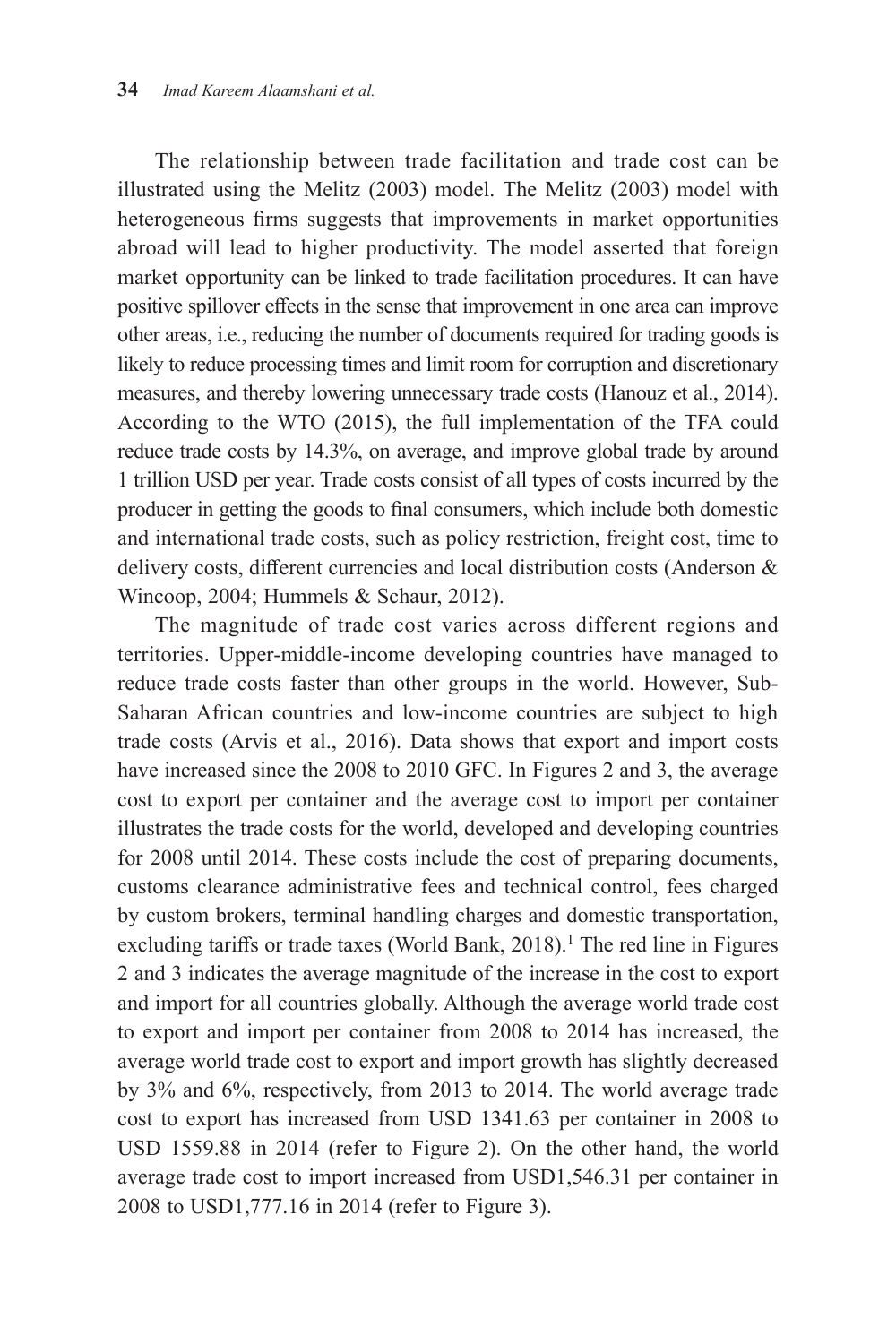

**Figure 2**: Average Cost to Export (USD per Container)

Source: World Development Indicator Database (2018).



**Figure 3**. Average Cost to Import (USD per Container)

Source: World Development Indicator Database (2018).

As for the developing countries, the average cost to export has also increased from USD1,477.89 per container in 2008 to USD1,810.70 in 2014. Meanwhile, the average cost to import has increased from USD1,727.15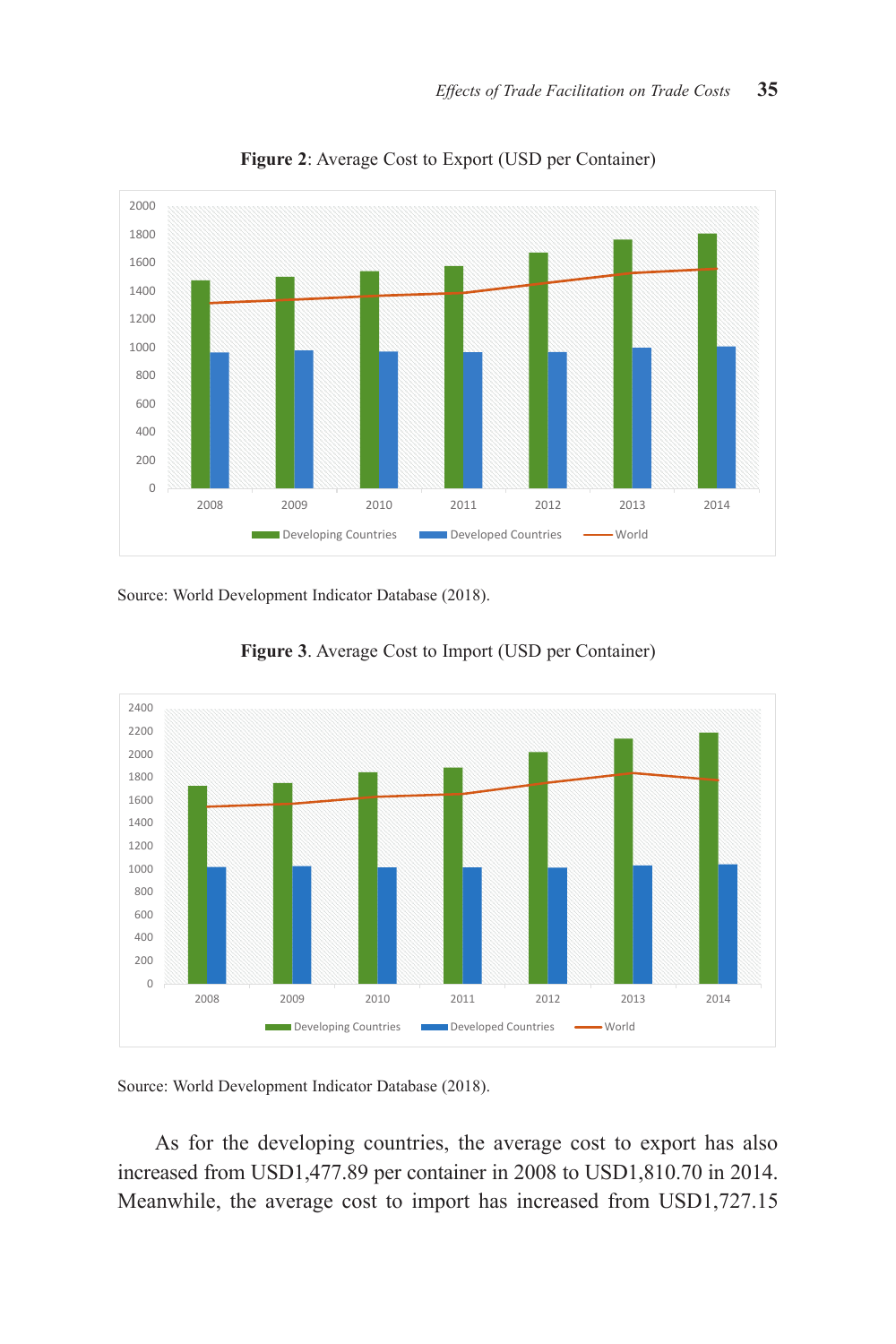per container in 2008 to USD2,191.18 in 2014. Developing countries have experienced a substantial increase in the average cost to export and import, 22% and 26% from 2008 to 2014, respectively. Figure 3 shows that the average cost to import per container has also increased, surpassing the average cost to export per container. For developing countries, the average cost to export escalated by 22% during the period 2008 to 2014, which is about four times higher than the growth of those costs in developed countries (refer to Figure 2). The average cost to import in developing countries has increased by more than five times or 26% compared to 2008 to 2014.

Few studies have examined the effects of trade facilitation on trade costs. For instance, the Organisation for Economic Co-operation and Development (OECD) used Trade Facilitation Indicators data (available since 2013) to measure the impact of the TFA on trade cost directly and shows that TFA could reduce global trade costs between 10% to 18%. Two approaches are involved in the measurement of trade costs, namely, the direct and indirect approaches. It usually raises a problem when measuring trade costs through the direct approach, in which trade cost components proxy by variables are used as regressors in the gravity model (Chen & Novy, 2012). In this regard, due to the difficulty in measuring trade costs and limitations on detailed data, it is impossible to add up the individual trade cost components at different points of time to measure trade costs and evaluate the elasticity of trade concerning trade frictions (Crozet & Koenig, 2010; Novy, 2013).<sup>2</sup> Also, the direct measure is available for a few components, such as transportation and insurance costs, policy barriers, such as tariff or non-tariff measures (NTMs), but not for many other components, such as bureaucratic red tape (Chen & Novy, 2012). On the other hand, the indirect approach measures trade costs by inferring from trade flows (i.e., the difference between actual and predicted trade flow to trade friction). The indirect approach measures bilateral trade costs based on observing the different patterns of trade and production. This measure is compatible with the broad range of leading theories (Novy, 2013).

Trade cost is one of the important determinants for cross-country patterns of trade and production. It is crucial to understand how trade facilitation affects trade costs. Trade barriers are known to be large and because of the limitation in data, measuring total trade cost is difficult. In this sense, examining the effect of trade facilitation on trade cost is not straightforward. However, with the recent development in trade facilitation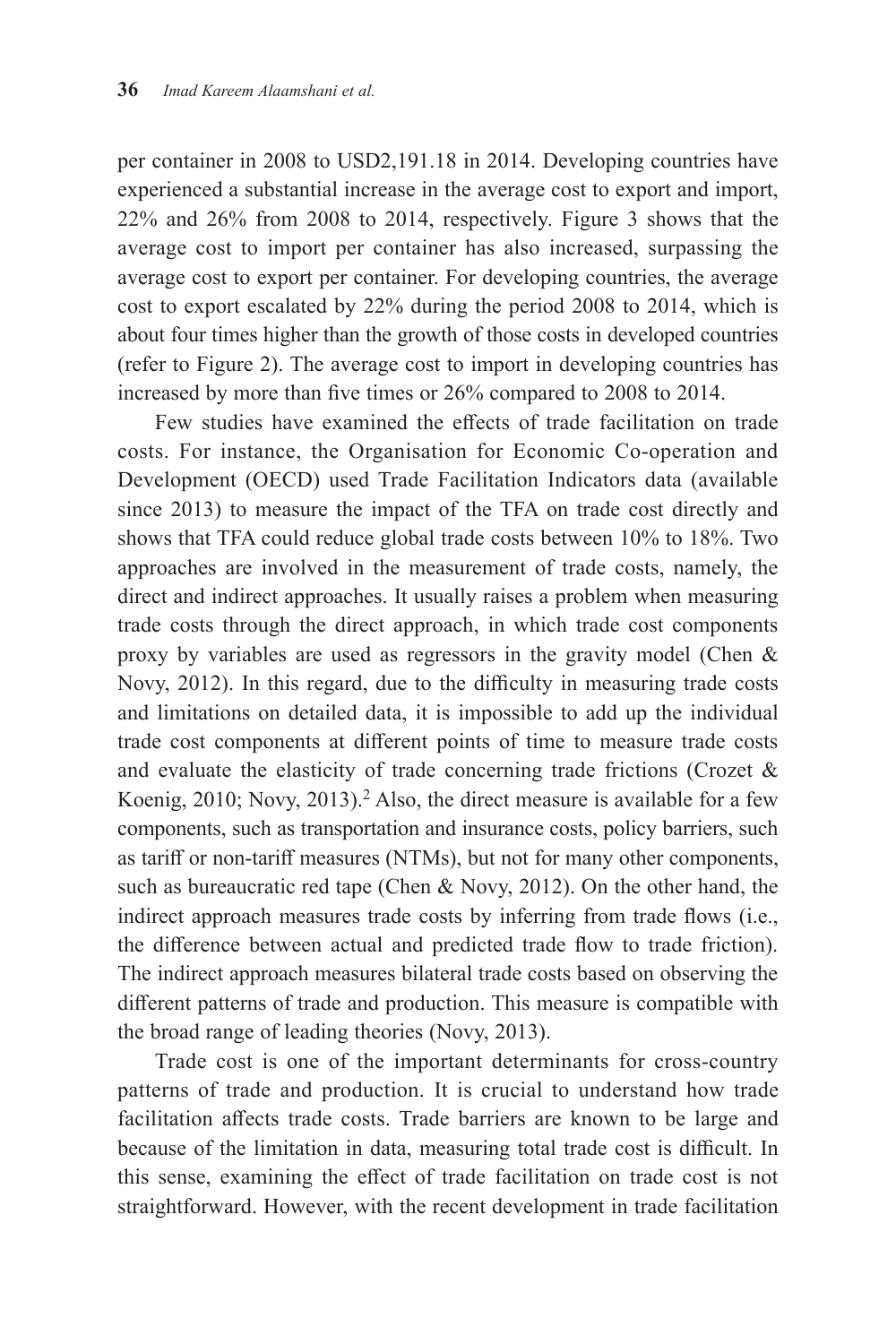measurement (construction of different indices) and trade cost (Novy microgravity measurement approach), it is possible to better examine the effect. Examining the impact of trade facilitation on trade cost can contribute to the impartial assessment of trade facilitation by understanding the influencing factors, such as market access, border administration, and other factors through which different countries can reduce their costs and increase trade.

#### **2. Literature Review**

There are several ways to measure trade facilitation. Due to the growing importance of trade facilitation at the WTO during the last 15 years, many different trade facilitation indicators have been constructed to reflect its diverse nature and scope (OECD, 2015). For instance, Persson (2013), Dennis and Shepherd (2011), Portugal-Perez and Wilson (2012) utilise the World Bank's Logistics Performance Index (LPI) and Doing Business Indicators (DBI) as proxies in measuring trade facilitation.<sup>3</sup> Beverelli et al. (2015) used Trade Facilitation Index from the OECD in their measurement of trade facilitation. Another measurement by Lawrence et al. (2008) is the Enabling Trade Index (ETI), a comprehensive index that measures the factors, policies, and services simplifying the free flow of goods across borders and to the destination. $4$  ETI ranks the nations according to factors and policies by facilitating the free movement of goods across countries and to different destinations (Geiger et al., 2016).

In formulating a theoretical perspective for studying the linkage between trade facilitation, trade cost and trade bloc with extensive margin, the "new" new trade theory (NNTT) provides a useful baseline. This theory was developed by Melitz (2003). It was used to study the intra-industry effect of international trade. The theory indicates that resulting from increased exposure to the trade, more productive firms enter the export market and at the same time force less productive firms to exit from the international market and continue to produce only for the domestic market. Melitz (2003) stated that due to significant fixed costs, only a few highly productive firms could manage to export and make enough profits to cover their fixed costs required for export.

Trade liberalisation can induce export diversification by increasing the number of exporters in the sectors that improve export opportunities. This effect comes from the fact that each firm produces a different variety of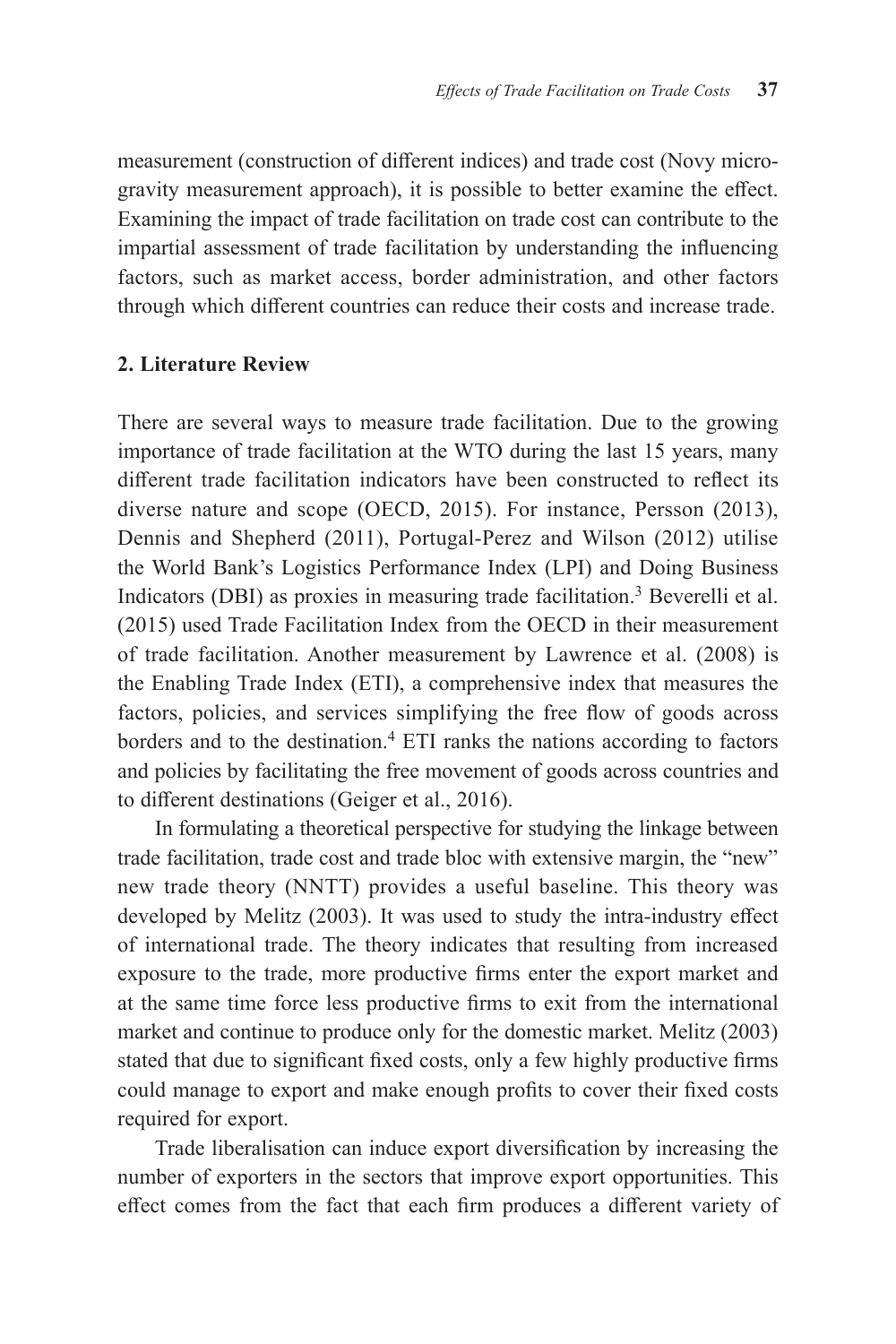exported goods in a monopolistic competition model. Therefore, the Melitz model suggests a reciprocal and unilateral decrease in trade cost and market entry cost variables that are positively associated with export diversification (Dennis, 2007; Irarrazabal et al., 2010).

Research in the 1990s focused on determining other factors affecting trade costs after the enormous efforts made by the different trade organisations and countries to reduce tariff and traditional barriers to trade, such as quota. McCallum (1995) used the gravity model and attributed the existence of missing trade between US-Canada to border trade. Anderson and Van Wincoop (2003) argued that the estimation of the gravity model suffers from omitted variables. They confirmed that national borders decrease trade between industrialised countries by 20% to 50%. Moreover, they concluded that trade costs are high and significant, especially for most developing countries, and better measurement is highly valuable.

Factors that increase trade costs, recently, are mainly to linked to the time costs of trade. Nordås (2006) emphasised that time significantly affects the probability of a country's exports, especially for time-sensitive products, such as electronics and industrial input. In the same line, Djankov et al. (2010), using the gravity equation, shows that each day delays means, on average, a country distancing itself from its trading partner by 70 kilometres.

Transport costs and distance are regarded as one of the most critical barriers to international trade (Baier & Bergstrand, 2001; Huang, 2007). Transport cost and distance are negatively affected by port inefficiencies and weak infrastructure (Blyde & Iberti, 2014; Clark et al., 2004; Limao & Venables, 2001). Raballand et al. (2005) noted that Central Asia countries trade less with the European Union (EU) than their location would suggest, which is due to higher transportation cost. Limao and Venables (2001) give the importance of infrastructure on transport cost, especially for landlocked countries. Martinez-Zarzoso and Marquez-Ramos (2008) studied 13 exporters and 67 importers and found that trade facilitation impacts sectoral trade flows through transport cost and the number of days required to trade.

Another strand of the literature focused on border effects. Pomfret and Sourdin (2010b) found that the border effect remains crucial in differentiating international trade from domestic trade even without formal trade barriers and distance. They confirmed the robustness of transport cost, port efficiency, regulatory burden, and NTBs across various countries import datasets. Another study by Pomfret and Sourdin (2010a) shows that large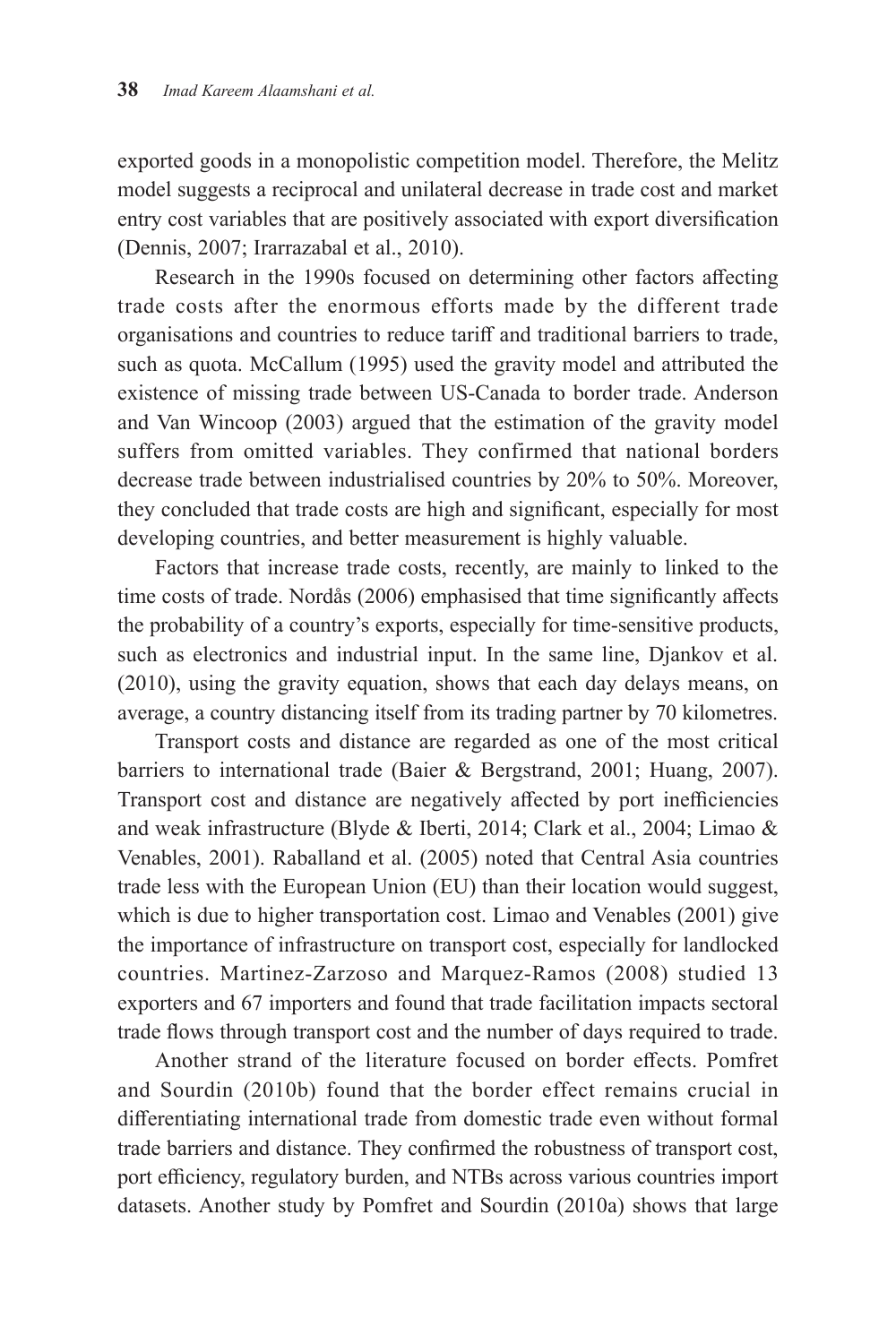country-by-country variations in trade costs and size, weight and distance account for part of the variation in trade costs. Administrative barriers can affect trade costs and trade volume. Estimating ad-valorem comparable Spanish export data shows that a 50% reduction in per shipment cost is equivalent to a 9% reduction in tariff (Hornok & Koren, 2015).

Arvis et al. (2016) estimated the effect of trade facilitation using the LPI on the indirect approach of trade cost. Two advantages are attributed by Novy (2013) to this method over the traditional gravity model. First, gravity regression assumes trade proxy, such as geographical distance, which does not vary over time as a function to trade costs. Second, every estimated gravity equation assumes a particular trade cost function by relying on  $\frac{1}{2}$  trade costs proxies, such as geographical distance as explanatory variables. Therefore, difficulties in finding empirical proxies for many trade cost components, such as NTBs, lead to their omission. However, inferring trade costs from observable trade data does not need to assume the particular trade cost function since it captures a comprehensive set of trade barriers.

Similarly, different variables were used as proxies to study the impact of trade facilitation on trade cost because it was challenging to find a comprehensive measure for trade facilitation. Duval and Utoktham  $(2011)$ attributed two advantages to this trade cost. First, this bilateral measure of trade cost comprehensively adds additional cost involved bilaterally between two trading partners (i.e., internationally) relative to those involved  $\text{internally}$  or domestically (i.e., intranationally). Second, it captures trade costs in a broader sense, including the direct and indirect costs associated with obtaining necessary information, completing trade procedures, tariffs, international transport cost, and trade cost components discussed by Anderson and van Wincoop  $(2004)$ .  $\mathbf{r}$ 

# **3. Research Methodology**

The basic model of the gravity model of trade states the bilateral trade flow between countries as an interaction between economic size and geographical<br>distance as shown in below. distance, as shown in below: and  $\alpha$  is shown in below.

$$
Y_{ij} = G \frac{M_i M_j}{D_{ij}} \tag{1}
$$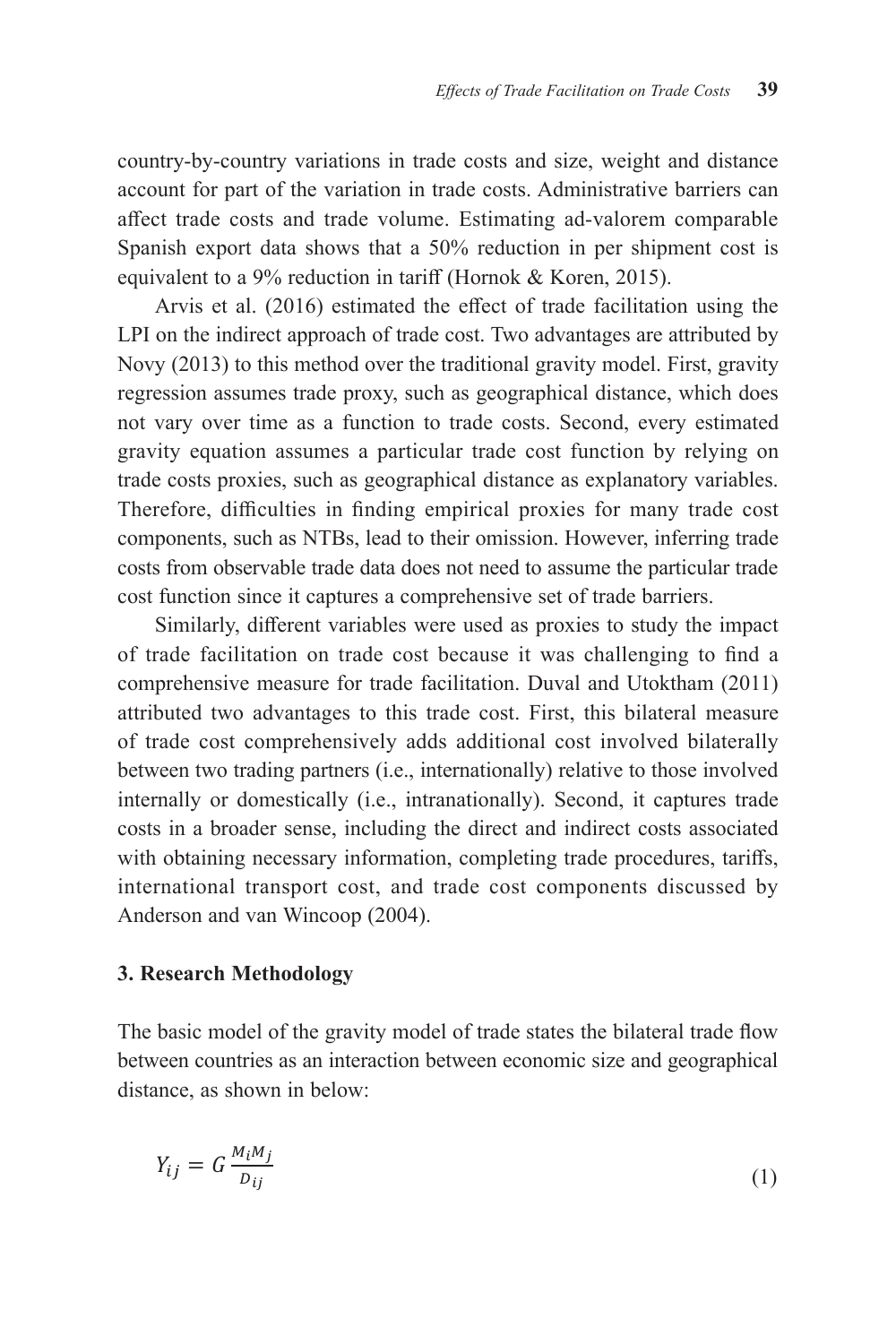$$
Y_{ij} = G M_i M_j D_{ij} \tag{2}
$$

 $\overline{0}$  + 1 + 2 + 2 +  $\overline{1}$  +  $\overline{2}$  +  $\overline{1}$  +  $\overline{2}$  +  $\overline{1}$  +  $\overline{2}$  +  $\overline{1}$  +  $\overline{2}$  +  $\overline{1}$  +  $\overline{2}$  +  $\overline{1}$  +  $\overline{2}$  +  $\overline{1}$  +  $\overline{2}$  +  $\overline{1}$  +  $\overline{2}$  +  $\overline{1}$  +  $\overline{2}$  + Consider the econometric formulation of the traditional gravity equation:

$$
ln Y_{ij} = \beta_0 + \beta_1 X_i + \beta_2 X_j + D_{ij} + \varepsilon_{ij}
$$
 (3)

Where  $Y_{ij}$  is the dollar value of exports from *i* to *j*,  $X_j$  denotes all importer-specific factors (such as the importing country's gross domestic product or GDP), and *X<sup>i</sup>* comprises exporter-specific (such as the exporter's GDP) that represent the total amount exporters are willing to supply.  $\beta_0$ is a constant that does not depend on *i* or *j*, such as the level of world liberalisation.  $D_{ii}$  represents the ease of exporter *i* to access market *j* (that is, the inverse of bilateral trade costs or multilateral resistance term).  $\varepsilon_{ij}$  is an error term.  $\frac{1}{2}$  gross domestic product or  $\frac{1}{2}$  contribute  $\frac{1}{2}$  comprises exponentially (such as  $\frac{1}{2}$  contribute  $\frac{1}{2}$  contribute  $\frac{1}{2}$  contribute  $\frac{1}{2}$  contribute  $\frac{1}{2}$  contribute  $\frac{1}{2}$  contri

The conditional mean  $y_{ij}$  is linked to an exponential function of a set of regressors explaining the constant elasticity: The conditional mean  $y_{ij}$  is linked to an exponential function of a set of

$$
y_{ij} = exp(x_{ij}\beta) + \varepsilon_{ij}
$$
 (4)

Where  $y_{it}$  represents bilateral trade;  $X_{ij}$  is a row vector of explanatory variables with corresponding parameters, vector  $\beta$ , that represent different  $d$  dimensions of transaction distance, like physical distance and common language between countries.  $\varepsilon$  represents a random error term that is  $\alpha$  correlated with *X*.  $T$  is linked to an exponential function of a set of  $\alpha$  set of  $\alpha$  set of  $\alpha$  set of  $\alpha$  set of  $\alpha$  set of  $\alpha$ Where  $y_{it}$  represe

A dependent variable should not be in log form because the log of zero is undefined; the logarithmic transformation of the dependent variable creates an estimation problem when trade is zero (Martin & Pham, 2020). Also, deleting observations with zero trade is inefficient because it ignores  $\epsilon$  the information that exists in the deleted observations.

mormation that exists in the defect observations.<br>The standard estimator for equation (4) is the maximum likelihood estimator (MLE), which can be written in log-likelihood form function:  $\sqrt{v^2+y^2}$ 

$$
L(\beta) = \sum_{i=1}^{n} \{y_i x_i \beta - \exp(x_i \beta) - l n y_i! \}
$$
 (5)

Differentiating *β*, the following is the Poissson-Pseudo Likelihood (PPML)<sup>5</sup> first-order equation used by Silva and Tenreyro (2006):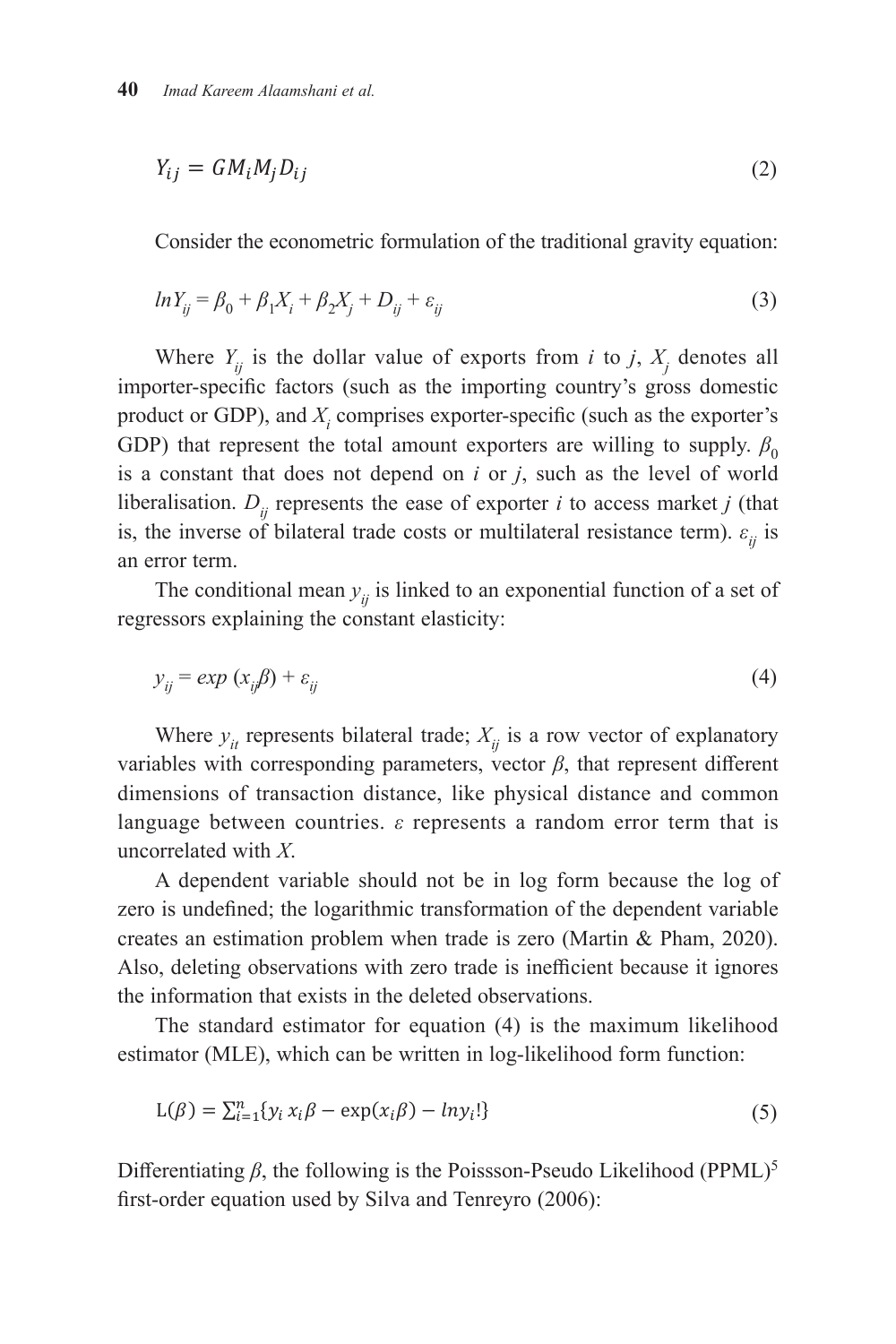$$
\sum_{i=1}^{n} [y_i - \exp(x_i \beta)] x_i = 0 \tag{6}
$$

According to Silva and Tenreyro (2006), a PPML estimator can be applied and gives consistent outcomes even when the dependent variable is a non-integer. Moreover, this estimator is consistent and efficient with a which integer processes, and estimated to consider the enterpretation of  $\mathbb{R}^n$ wide range of heteroscedasticity patterns, also, unlike the nonlinear leastsquare (NLS) and Gamma Quasi-Maximum Likelihood estimator (GQMLE) which both give respectively more and less weight to larger observations.  $PDM$  can perform weight to all observations. Therefore, it takes into The PPML accords equal weights to all observations. Therefore, it takes into account heteroscedasticity by not overweighting the noisier observations. Silva and Tenreyro (2006) argued that the gravity model should be estimated with the gravity model should be estimated to deal with zero trade values in its multiplicative form. Moreover, they situations, and has all the characteristics needed to make it the workhorse for emphasise that in the gravity model, the PPML can perform well in most estimating the gravity model (see also Silva & Tenreyro, 2009).

This section uses the traditional gravity model augmented with trade facilitation elements to analyse better the impact on the total trade costs of developed and developing countries. We seek to identify the effects of improvements in the trade facilitation process in 111 countries on the changes in total trade costs from 2008 to 2014 (i.e., the years that have witnessed an increase in trade costs). The value of total trade costs between country i and j in a given year is according to the following expression:

$$
(TTC)_{ijt} = \exp [ \beta_0 + \beta_1 ln(TF)_{ijt} + \beta_2 ln(GDPPC)_{ijt} + \beta_3 ln(DIST)_{ij} + \beta_4 (Border)_{i,j} + \beta_5 (Colony)_{i,j} + \beta_6 (Colony 1945)_{i,j} + \beta_7 (CU)_{i,j} + \beta_8 (LANG)_{i,j} + \beta_9 (FTA)_{i,j} + \beta_{10} (RTA)_{i,j} + \beta_{11} (EU)_{i,j} + \beta_{12} ln(LPI)_{ij} + \n+ \lambda t + \varepsilon_{ijt}
$$
\n(7)

where;

 $(TTC)$ <sub>ijt</sub> indicates total trade cost from the export of country *i* to country *j* in year *t*.

 $TF_{ii}$  is the overall index of trade facilitation.

 $G\text{DPPC}_{ii}$  is GDP per capita between country *i* and *j*.

 $DIST_{ij}$  is the distance between nation *i* and *j*.

*Border* (dummy) is whether countries share the same borders.

*Colony* (dummy) is whether the country had a colonial relationship with its trade partners.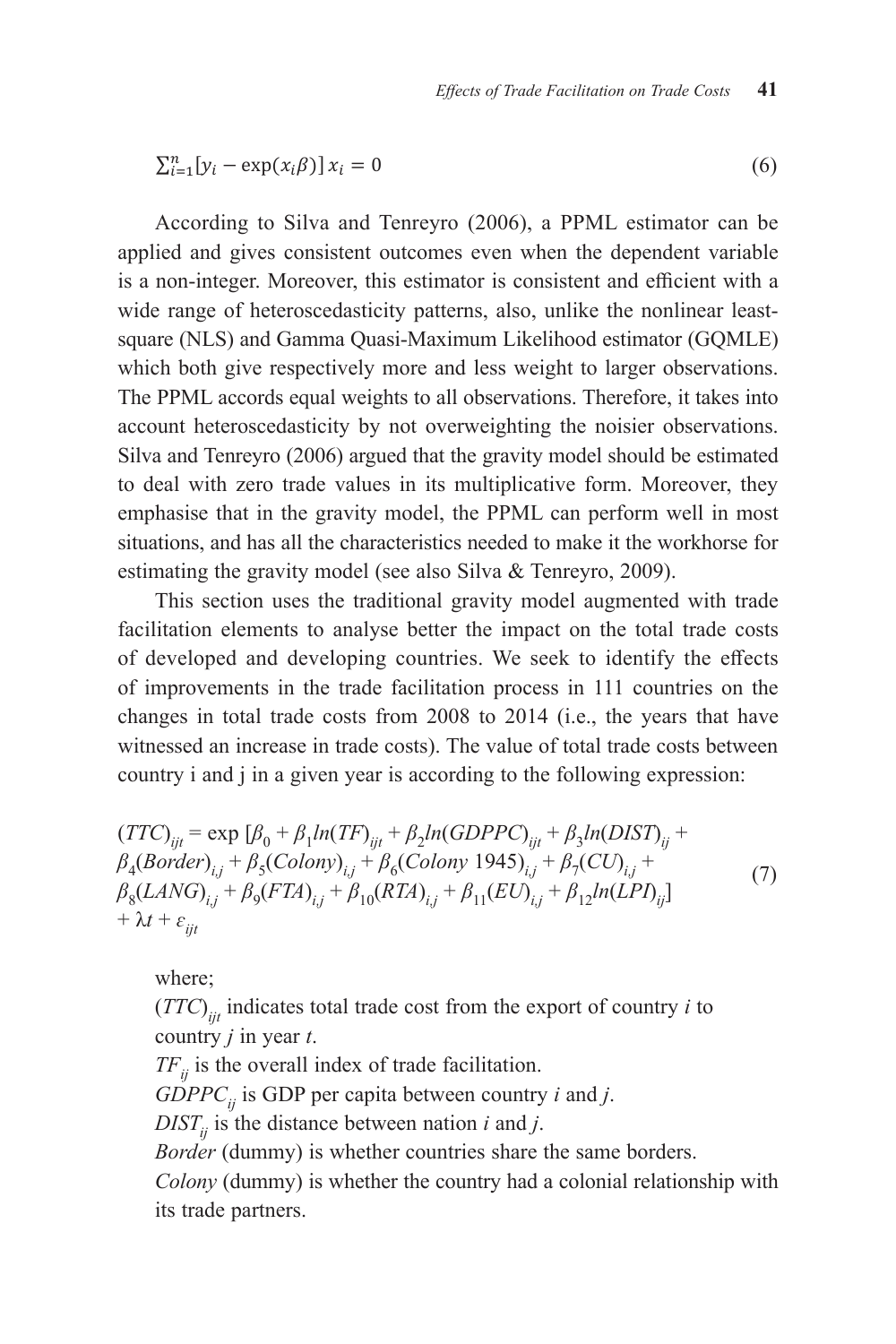*Colon* 1945 (dummy) is whether countries have a common coloniser post-1945.

*CU* (dummy) shows whether two countries *i* and *j* are participating in the same Custom Union. *LANG* (dummy) is whether they have a common official language.

Free Trade Agreement (*FTA*), Regional trade agreement (*RTA*) and *EU* are dummies that show whether two countries share the same agreement.  $\lambda$ <sub>t</sub> is a vector with year-specific dummies.

 $\varepsilon_{ii}$  is the random error term.

The key variable of interest, the overall index of Trade Facilitation (TF) consists of sub-indices of market access, border administration, transport and communication infrastructure and business environment. Market Access (MA) defines the extent to which the policy and cultural framework of the country welcome foreign goods into the country, and its improvement expects to have a positive sign on trade and reduce trade cost. Border Administration (BA) is the extent to which the administration at the border facilitates the entry of goods and is also expected to affect trade positively. Transport and Communication Infrastructure (TCI) is necessary to facilitate the movement of goods from the border to the destination. Business Environment (BE) is defined as a regulatory and security environment impacting the transport business in the country.

#### **4. Data Sources**

This study uses ETI, namely MA, BA, TCI and BE as proxies for trade facilitation in different countries. The variable to be explained is  $TTC_{ij}$ , the multiplicative form of total trade costs between countries *i* and *j* at time *t* definition based on Novy (2013). Our core explanatory variables are measures for trade facilitation factors besides basic variables of the gravity model of economic size and distance.

Trade cost<sup>6</sup> data is extracted from the ESCAP-World Bank database, which is an estimation of bilateral trade cost of total goods, agriculture, manufactured for each country pair from 1995 to 2014, built upon Inverse Gravity Framework Novy (2013) methodology. The indirect trade cost measure according to Chen and Novy (2011, 2012), which has been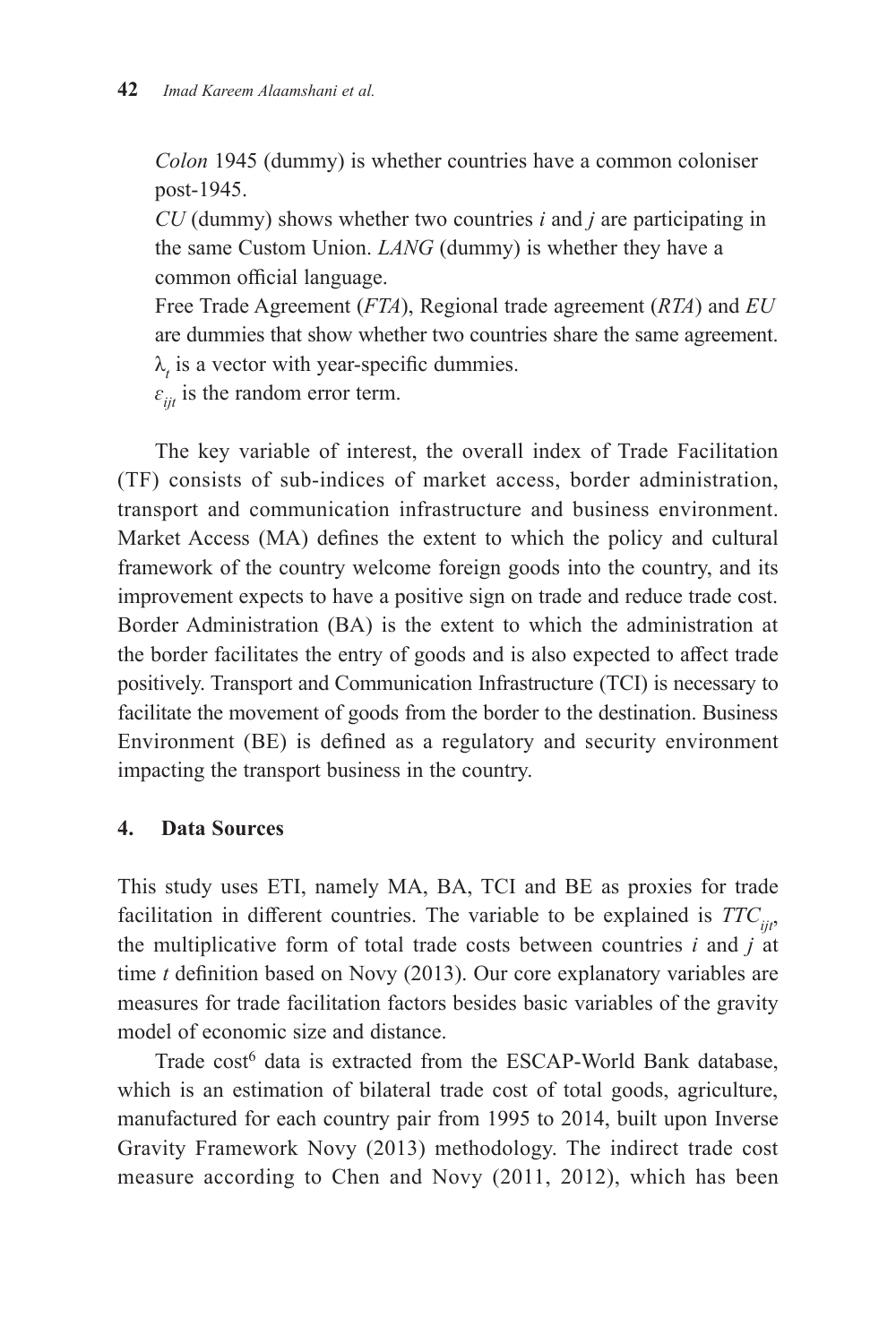derived from Anderson & Van Wincoop (2003) gravity model, is calculated according to the following formula:

$$
\tau_{ijkt} \equiv \left(\frac{t_{ijkt}t_{jikt}}{t_{iikt}t_{jikt}}\right)^{\frac{1}{2}} = \left(\frac{x_{iikt}x_{jikt}}{x_{ijkt}x_{jikt}}\right)^{\frac{1}{2(\sigma_k - 1)}}
$$

 $\frac{1}{\sqrt{2}}$  denotes geometric average trade control  $\frac{1}{\sqrt{2}}$ Where,

 $t$ <sup>*i*</sup> denotes international trade costs from contribution  $\mathbf{r}$  is *j*<sup>*i*</sup> to contribution *i* to contribution  $\mathbf{r}$ t*ji* denotes international trade costs from country *j* to country *i* τ*ij* denotes geometric average trade costs between country *i* and country *j*  $t_{ij}$  denotes international trade costs from country *i* to country *j*  $t_{ji}$  denotes international trade costs from country *j* to country *i* x*ij* denotes international trade flows from country *i* to country *j*  $t_{ii}$  denotes intranational trade costs of country *i*  $x_{jj}$  denotes intranational trade costs of country  $j$  $\hat{x}_{ij}$  denotes international trade flows from country *i* to country *j*  $\frac{d}{dx}$  denotes international trade flows from country *j* to country *i*  $\sum_{j}$  denotes intranational trade of country *j*  $\overline{\mathcal{U}}$  divided in to four subsets namely:  $\overline{\mathcal{U}}$  and  $\overline{\mathcal{U}}$  and  $\overline{\mathcal{U}}$  and  $\overline{\mathcal{U}}$  and BE, in which each subset measures the interference measures the interference measures the interference measure stage of development of an economy to streamline the movement of goods to different countries. σ*k* denotes sector-specific elasticity of substitution between goods in the  $\mathcal{E}$  per capital data is from World Development Indicator (WDI). Distance is obtained from  $\mathcal{E}$  $x_{ii}$  denotes intranational trade of country *i* sector *k*

In this study, ETI data was taken from World Economic Forum (WEF).  $\mu$  Regional Trade Agreements Database,  $\mu$  and  $\mu$  is used in Egger and Larch (2008). The  $\mu$ This index is divided into four subindices namely: MA, BA, TCI and BE, in which each subindex measures the stage of development of an economy data is from World Development Indicator (WDI). Distance is obtained from **5.** CEPII, measured in kilometres for country pairs. Trade openness is taken  $\Omega$  corresponds are sympated from "Monic Largh's Decisional Trades" trade agreements are extracted from "Mario Larch's Regional Trade Agreements Database," which is used in Egger and Larch (2008). Table 1 demonstrates the expected signs of the relationships for the dependent variable regarding those independent variables.  $\mathbf{f}$  is observed simultaneously for both exponents and important and important and imported  $\mathbf{f}$ to streamline the movement of goods to different countries. GDP per capita from World Integrated Trade Solution (WITS). Control variables regarding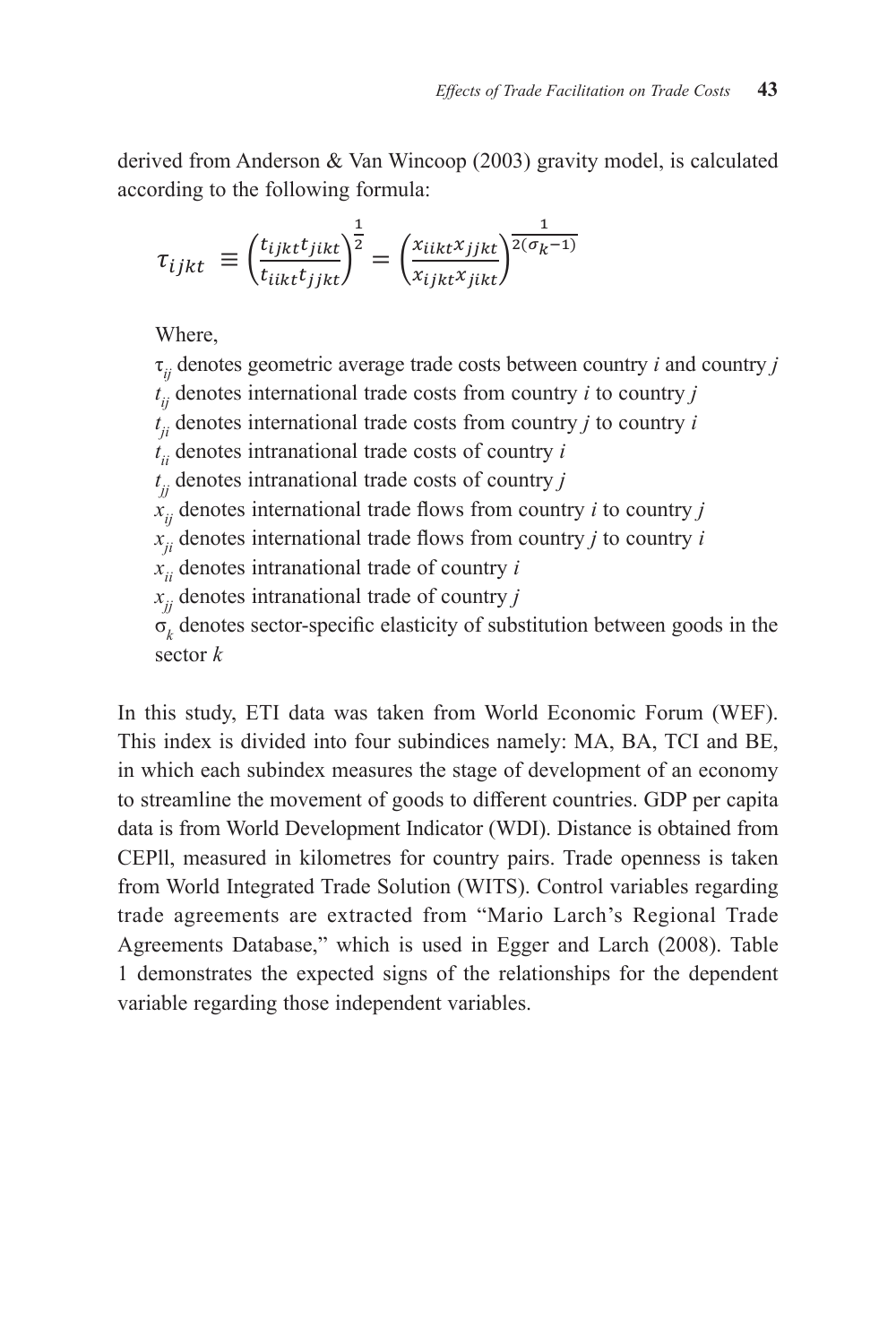| <b>Variable</b>        | <b>Definition</b>                                                                                                       | Data<br><b>Treatment</b>                      | <b>Source</b>                      | <b>Expected</b><br>sign |
|------------------------|-------------------------------------------------------------------------------------------------------------------------|-----------------------------------------------|------------------------------------|-------------------------|
| <b>TTC</b>             | Comprehensive trade Cost                                                                                                | 2008-2014                                     | ESCAP-<br>World Bank               | N/A                     |
| ETI                    | Geometric average of trade facilitation of<br>exporter and importer expressed as<br>$GA_{ijij} = \sqrt[n]{var1} * var2$ | 2008-2014                                     | World<br>Economic<br>Forum         |                         |
| <b>DIST</b>            | Geographical distance between country i<br>and country j                                                                | N/A                                           | <b>CEPII</b>                       | $+$                     |
| Border                 | 1 if country $i$ and $j$ share a common border<br>and zero otherwise                                                    | N/A                                           | <b>CEPII</b>                       |                         |
| <b>LANG</b>            | 1 if country $i$ and $j$ use common official<br>language and zero otherwise                                             | N/A                                           | <b>CEPII</b>                       |                         |
| <b>GDPPC</b>           | Geometric average of per capita GDP                                                                                     | 2008-2014                                     | World<br>Development<br>Indicators |                         |
| LPI                    | Logistics Performance Index                                                                                             | Geometric<br>average<br>of 2010-<br>2012-2014 | World Bank                         |                         |
| Colony                 | Dummy variable equal to unity if countries<br>$i$ and $j$ were ever in a colonial relationship                          | N/A                                           | <b>CEPII</b>                       |                         |
| RTA,<br>FTA,<br>CU, EU | 1 if country $i$ and $j$ have common trade<br>agreement and zero otherwise.                                             | N/A                                           | Mario<br>Larch's<br>Database       |                         |
| Colony<br>1945         | 1 if country $i$ and $j$ have a common<br>coloniser post-1945 otherwise zero                                            | N/A                                           | <b>CEPII</b>                       |                         |

**Table 1**. Expected Signs of Relationship between Dependent and Independent Variables **Table 1**. **Expected Signs of Relationship between Dependent and Independent Variables**

#### **5. Results and Discussion**

According to Moïsé and Sorescu (2013), several reasons motivate the estimation of trade facilitation on trade cost. First, data on trade flow is abundant and more accessible to quantify than the data on estimated trade cost. Second, the available trade cost is bilateral and is the same for countrypairs, and in both directions, that do not allow to attribute the change in trade facilitation to exporters or importers. In contrast to the trade cost, the effect of trade facilitation on the trade flow is observable simultaneously for both exporter and importer, as well as separately on exporter and importer. Third, trade facilitation can increase trade flows, because according to Novy (2013), trade cost is a micro-founded measure of bilateral trade costs derived from observable trade data.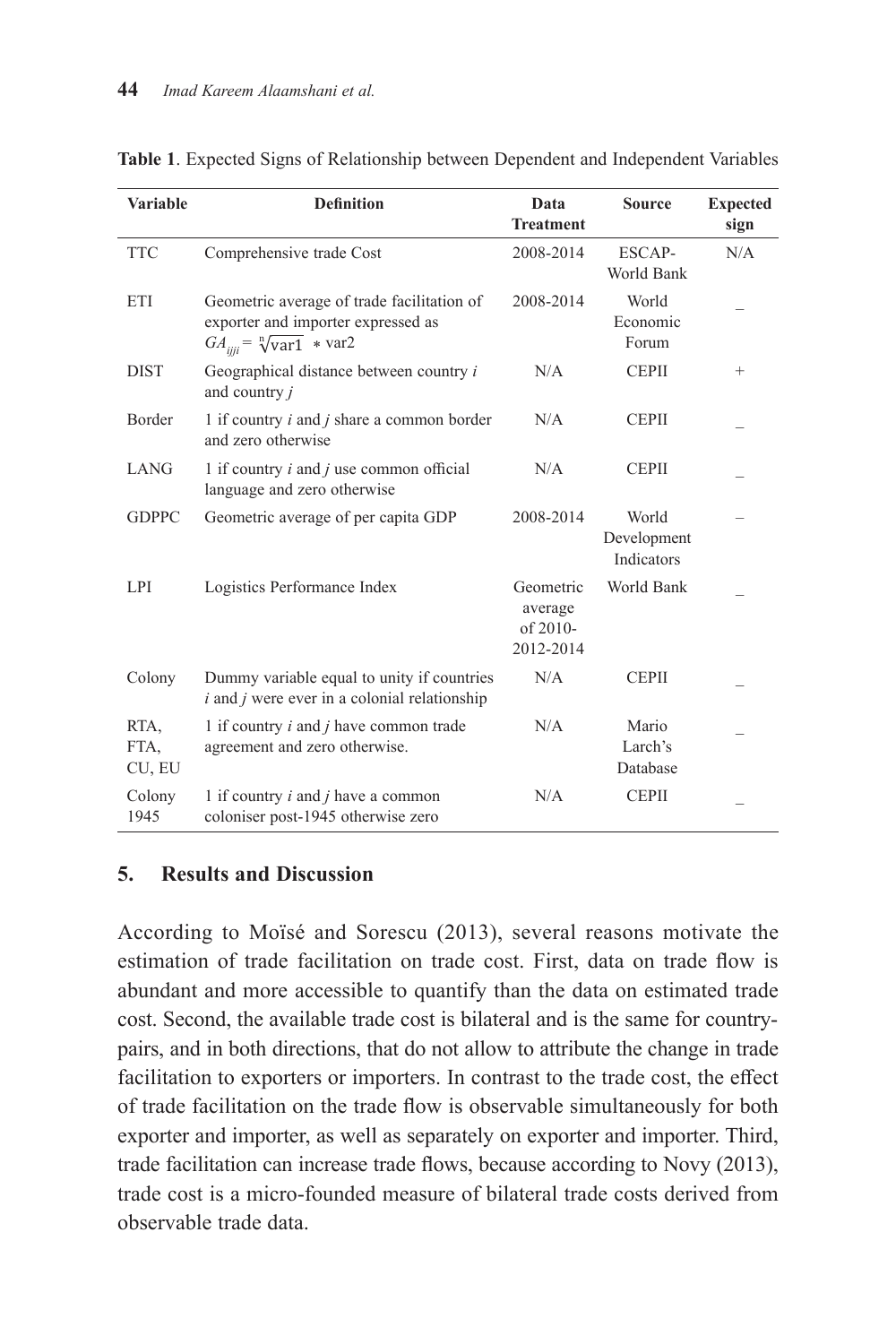Table 2 provides descriptive statistics information on dependent and independent variables for developed and developing countries. The mean shows the average behaviour of the variables, whereas the standard deviation reveals the distribution of the corresponding variables. The data shows the high variance in the dependent variables, reflected by the variation between upper and lower limits in min and max. For example, MA in the trade facilitation components has the lowest variance, ranging from 2.7 to 6.14.

| <b>Variable</b> | Obs   | Mean     | Std. Dev. | Min      | <b>Max</b> |
|-----------------|-------|----------|-----------|----------|------------|
| $T_{ij}$        | 30415 | 189.73   | 168.62    | $\theta$ | 1605.69    |
| TF              | 30415 | 4.15     | 0.71      | 2.70     | 6.14       |
| MA              | 30415 | 4.08     | 0.73      | 1.80     | 6.66       |
| <b>BA</b>       | 30415 | 4.22     | 1.02      | 2.25     | 6.56       |
| <b>TCI</b>      | 30415 | 3.89     | 1.03      | 2.01     | 6.10       |
| BE              | 30415 | 4.39     | 0.76      | 2.60     | 6.29       |
| LPI             | 17510 | 3.62     | 7.43      | 1.61     | 113.07     |
| <b>GDPPC</b>    | 30412 | 16576.80 | 20583.52  | 186.87   | 117000.00  |
| <b>DIST</b>     | 30415 | 7480.63  | 4423.01   | 105.80   | 19649.83   |
| Border          | 30415 | 0.02     | 0.15      | $\theta$ | 1          |
| Colony          | 30415 | 0.02     | 0.13      | $\theta$ | 1          |
| Colonys 1945    | 30415 | 0.06     | 0.23      | $\theta$ | 1          |
| <b>CU</b>       | 30415 | 0.07     | 0.26      | $\theta$ | 1          |
| <b>LANG</b>     | 30415 | 0.11     | 0.31      | $\theta$ | 1          |
| <b>FTA</b>      | 30415 | 0.14     | 0.34      | $\theta$ | 1          |
| <b>RTA</b>      | 30415 | 0.28     | 0.45      | $\theta$ | 1          |
| EU              | 30415 | 0.05     | 0.23      | $\theta$ | 1          |

**Table 2**. Descriptive Statistics

Following Arvis et al. (2016), we transformed the independent variables for exporter and importer of trade facilitation to the logarithm of geometric average in order to make them varying bilaterally. To a large extent, our results confirm the finding of Arvis et al. (2016); however, they did not report the coefficient of PPML, and they based their analysis on the ordinary least squares (OLS) regression Tables 3 to 5 report the effects of trade facilitation on total trade cost.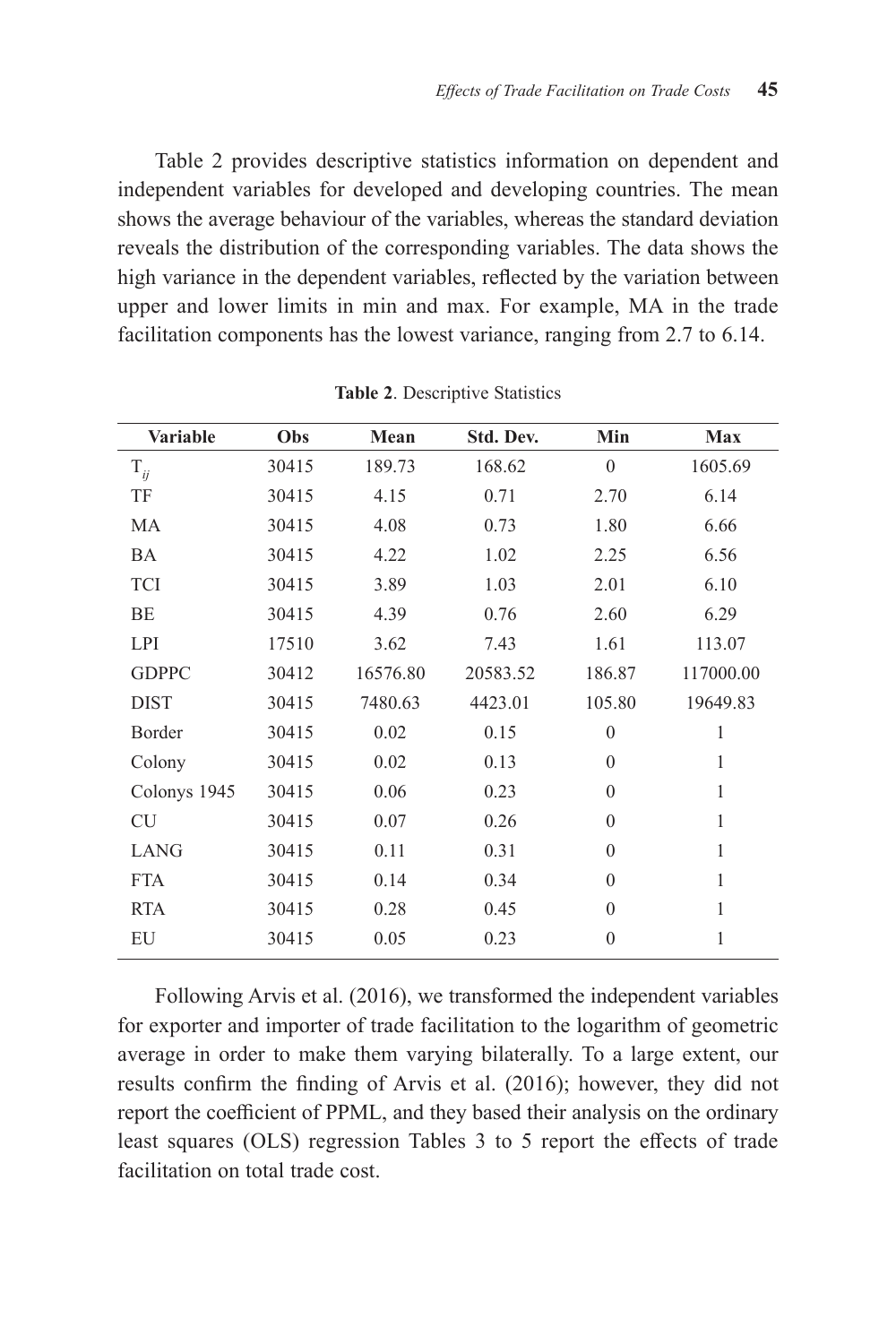|                    | (1)<br><b>OLS</b>      | (2a)<br><b>PPML</b>    | (2b)<br><b>PPML</b> on<br><b>Positive</b><br><b>Trade</b> | (3)<br><b>OLS</b>      | (4a)<br><b>PPML</b>    | (4b)<br><b>PPML</b> on<br><b>Positive</b><br><b>Trade</b> |
|--------------------|------------------------|------------------------|-----------------------------------------------------------|------------------------|------------------------|-----------------------------------------------------------|
| Log<br>overalindex | $-0.271***$<br>(0.023) | $-0.098***$<br>(0.037) | $-0.296***$<br>(0.026)                                    |                        |                        |                                                           |
| Log LPI            |                        |                        |                                                           | $-0.504***$<br>(0.019) | $-0.194***$<br>(0.019) | $-0.492***$<br>(0.019)                                    |
| Log                | $-0.045***$            | $-0.017***$            | $-0.041***$                                               | $-0.030***$            | $-0.013***$            | $-0.031***$                                               |
| <b>GDPPC</b>       | (0.003)                | (0.004)                | (0.003)                                                   | (0.002)                | (0.003)                | (0.002)                                                   |
| Border             | $-0.259***$            | $-0.323***$            | $-0.123**$                                                | $-0.248***$            | $-0.333***$            | $-0.116**$                                                |
|                    | (0.045)                | (0.057)                | (0.048)                                                   | (0.049)                | (0.063)                | (0.051)                                                   |
| Colony             | $-0.220***$            | $-0.209***$            | $-0.121**$                                                | $-0.221***$            | $-0.190***$            | $-0.110*$                                                 |
|                    | (0.049)                | (0.050)                | (0.050)                                                   | (0.055)                | (0.054)                | (0.056)                                                   |
| Colony             | $-0.135***$            | 0.057                  | $-0.112***$                                               | $-0.166***$            | 0.026                  | $-0.150***$                                               |
| 1945               | (0.032)                | (0.048)                | (0.035)                                                   | (0.034)                | (0.053)                | (0.037)                                                   |
| <b>CU</b>          | $-0.061$               | 0.056                  | $-0.118**$                                                | $-0.033$               | 0.044                  | $-0.093*$                                                 |
|                    | (0.047)                | (0.074)                | (0.053)                                                   | (0.049)                | (0.079)                | (0.053)                                                   |
| LANG               | $-0.104***$            | $-0.004$               | $-0.158***$                                               | $-0.115***$            | $-0.005$               | $-0.161***$                                               |
|                    | (0.022)                | (0.036)                | (0.025)                                                   | (0.023)                | (0.038)                | (0.026)                                                   |
| <b>FTA</b>         | $-0.119***$            | $-0.381***$            | $-0.095***$                                               | $-0.100***$            | $-0.377***$            | $-0.076***$                                               |
|                    | (0.025)                | (0.042)                | (0.028)                                                   | (0.025)                | (0.046)                | (0.028)                                                   |
| <b>RTA</b>         | $-0.037*$              | $0.080**$              | $-0.074***$                                               | $-0.050**$             | $0.080**$              | $-0.077***$                                               |
|                    | (0.021)                | (0.034)                | (0.023)                                                   | (0.021)                | (0.037)                | (0.022)                                                   |
| EU                 | $-0.077$               | $-0.226***$            | $0.200***$                                                | $-0.075$               | $-0.182**$             | $0.203***$                                                |
|                    | (0.054)                | (0.081)                | (0.059)                                                   | (0.057)                | (0.087)                | (0.061)                                                   |
| Constant           | $-14.910***$           | $-3.584**$             | $-14.236***$                                              | $-15.689***$           | $-2.670$               | $-15.330***$                                              |
|                    | (1.097)                | (1.769)                | (1.285)                                                   | (1.081)                | (1.896)                | (1.247)                                                   |
| Obs.               | 23190                  | 30303                  | 23190                                                     | 12255                  | 16616                  | 12255                                                     |
| R-squared          | 0.451                  | 0.062                  | 0.317                                                     | 0.502                  | 0.066                  | 0.366                                                     |

**Table 3**. Regression Results on Total Trade Costs - Effects of Overall Trade Facilitation and Logistics Performance Index

Notes: 1. Dependent variable is in three forms, log (total trade cost), level (total trade cost) and level (positive total trade cost). 2. In OLS estimation, the robust standard error is corrected and adjusted by country pair clustering. PPML is clustered by country pair. 3. Bilateral trade cost variables have been corrected for multilateral resistance according to Baier and Bergstrand (2009). 4. Time dummy is included but not reported for brevity. 5. Standard errors are in parenthesis. 6. \*\*\* p<0.01, \*\* p<0.05, \* p<0.1.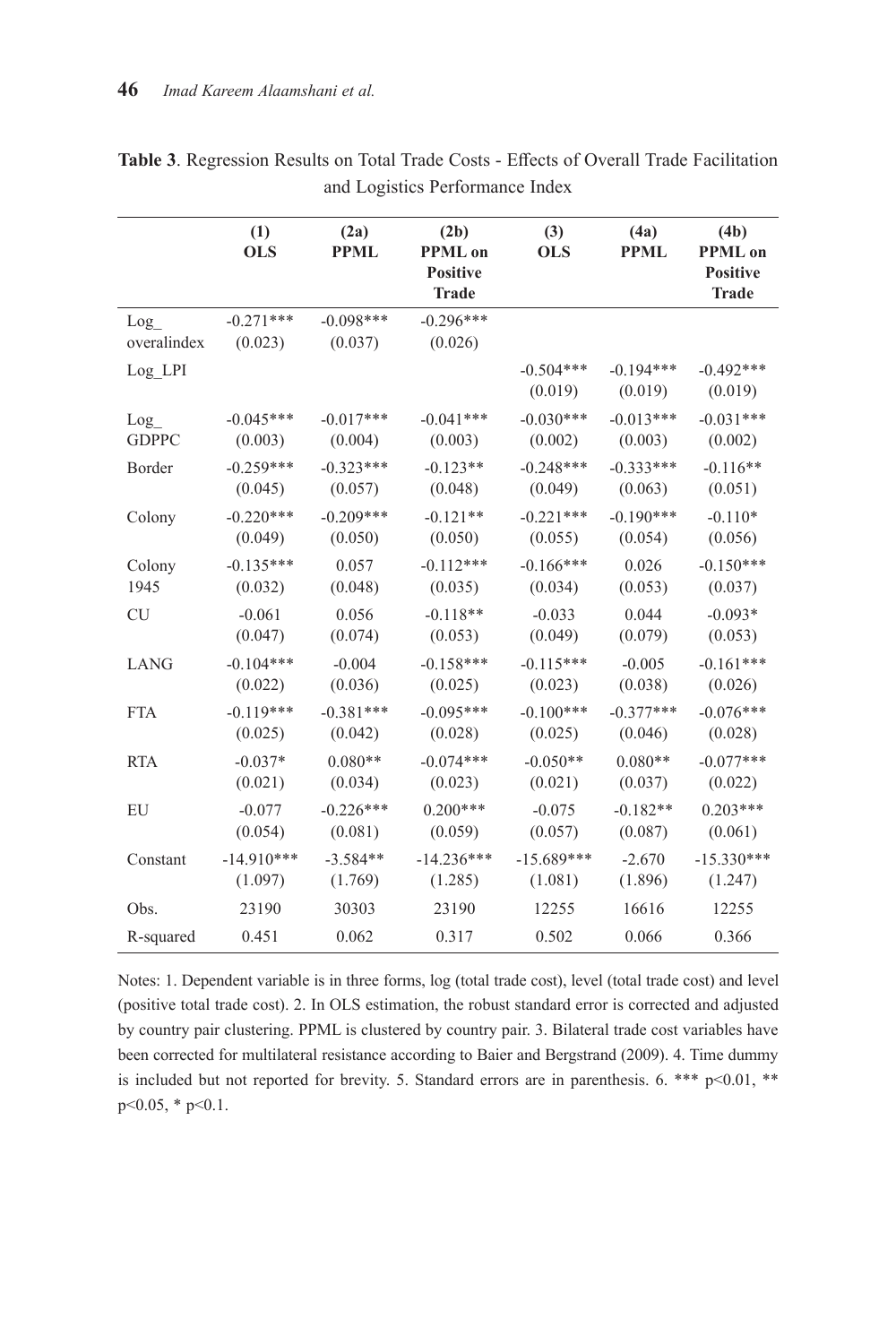|              | (1)<br><b>OLS</b>     | (2a)<br><b>PPML</b>  | (2b)<br><b>PPML</b> on<br><b>Positive</b><br><b>Trade</b> | (3)<br><b>OLS</b>      | (4a)<br><b>PPML</b>    | (4b)<br><b>PPML</b> on<br><b>Positive</b><br><b>Trade</b> |
|--------------|-----------------------|----------------------|-----------------------------------------------------------|------------------------|------------------------|-----------------------------------------------------------|
| log MA       | $0.039***$<br>(0.006) | $0.019**$<br>(0.007) | $0.040***$<br>(0.005)                                     |                        |                        |                                                           |
| log BA       |                       |                      |                                                           | $-0.270***$<br>(0.014) | $-0.067***$<br>(0.024) | $-0.296***$<br>(0.016)                                    |
| Log          | $-0.072***$           | $-0.027***$          | $-0.070***$                                               | $-0.037***$            | $-0.017***$            | $-0.033***$                                               |
| <b>GDPPC</b> | (0.001)               | (0.002)              | (0.002)                                                   | (0.002)                | (0.004)                | (0.003)                                                   |
| Log DIST     | $0.265***$            | $0.110***$           | $0.257***$                                                | $0.271***$             | $0.110***$             | $0.268***$                                                |
|              | (0.013)               | (0.020)              | (0.015)                                                   | (0.012)                | (0.020)                | (0.014)                                                   |
| Border       | $-0.255***$           | $-0.330***$          | $-0.139***$                                               | $-0.255***$            | $-0.322***$            | $-0.106**$                                                |
|              | (0.046)               | (0.058)              | (0.049)                                                   | (0.046)                | (0.057)                | (0.050)                                                   |
| Colony       | $-0.223***$           | $-0.212***$          | $-0.134***$                                               | $-0.218***$            | $-0.208***$            | $-0.117**$                                                |
|              | (0.048)               | (0.050)              | (0.051)                                                   | (0.049)                | (0.050)                | (0.051)                                                   |
| Colony       | $-0.136***$           | 0.057                | $-0.111***$                                               | $-0.144***$            | 0.058                  | $-0.118***$                                               |
| 1945         | (0.032)               | (0.048)              | (0.035)                                                   | (0.032)                | (0.048)                | (0.034)                                                   |
| <b>CU</b>    | $-0.058$              | 0.055                | $-0.131**$                                                | $-0.072$               | 0.058                  | $-0.117**$                                                |
|              | (0.047)               | (0.074)              | (0.051)                                                   | (0.047)                | (0.074)                | (0.051)                                                   |
| <b>LANG</b>  | $-0.102***$           | $-0.004$             | $-0.156***$                                               | $-0.107***$            | $-0.004$               | $-0.162***$                                               |
|              | (0.022)               | (0.036)              | (0.025)                                                   | (0.022)                | (0.036)                | (0.025)                                                   |
| <b>FTA</b>   | $-0.126***$           | $-0.378***$          | $-0.097***$                                               | $-0.110***$            | $-0.383***$            | $-0.096***$                                               |
|              | (0.025)               | (0.042)              | (0.028)                                                   | (0.025)                | (0.042)                | (0.028)                                                   |
| <b>RTA</b>   | $-0.032$              | $0.079**$            | $-0.064***$                                               | $-0.036*$              | $0.081**$              | $-0.068***$                                               |
|              | (0.021)               | (0.034)              | (0.023)                                                   | (0.021)                | (0.034)                | (0.022)                                                   |
| EU           | $-0.082$              | $-0.223***$          | $0.208***$                                                | $-0.057$               | $-0.228***$            | $0.201***$                                                |
|              | (0.055)               | (0.081)              | (0.058)                                                   | (0.053)                | (0.080)                | (0.058)                                                   |
| Constant     | $-15.689***$          | $-3.881**$           | $-15.002***$                                              | $-15.734***$           | $-3.760**$             | $-15.338***$                                              |
|              | (1.126)               | (1.781)              | (1.314)                                                   | (1.084)                | (1.773)                | (1.264)                                                   |
| Obs.         | 23259                 | 30413                | 23259                                                     | 23190                  | 30303                  | 23190                                                     |
| R-squared    | 0.439                 | 0.061                | 0.304                                                     | 0.471                  | 0.061                  | 0.346                                                     |

**Table 4**. Regression Results on Total Trade Costs - Effects of Market Access

Notes: 1. Dependent variable is in three forms, log (total trade cost), level (total trade cost) and level (positive total trade cost). 2. In OLS estimation, the robust standard error is corrected and adjusted by country pair clustering. PPML is clustered by country pair. 3. Bilateral trade cost variables have been corrected for multilateral resistance according to Baier and Bergstrand (2009). 4. Time dummy is included but not reported for brevity. 5. Standard errors are in parenthesis. 6. \*\*\* p<0.01, \*\* p<0.05, \* p<0.1.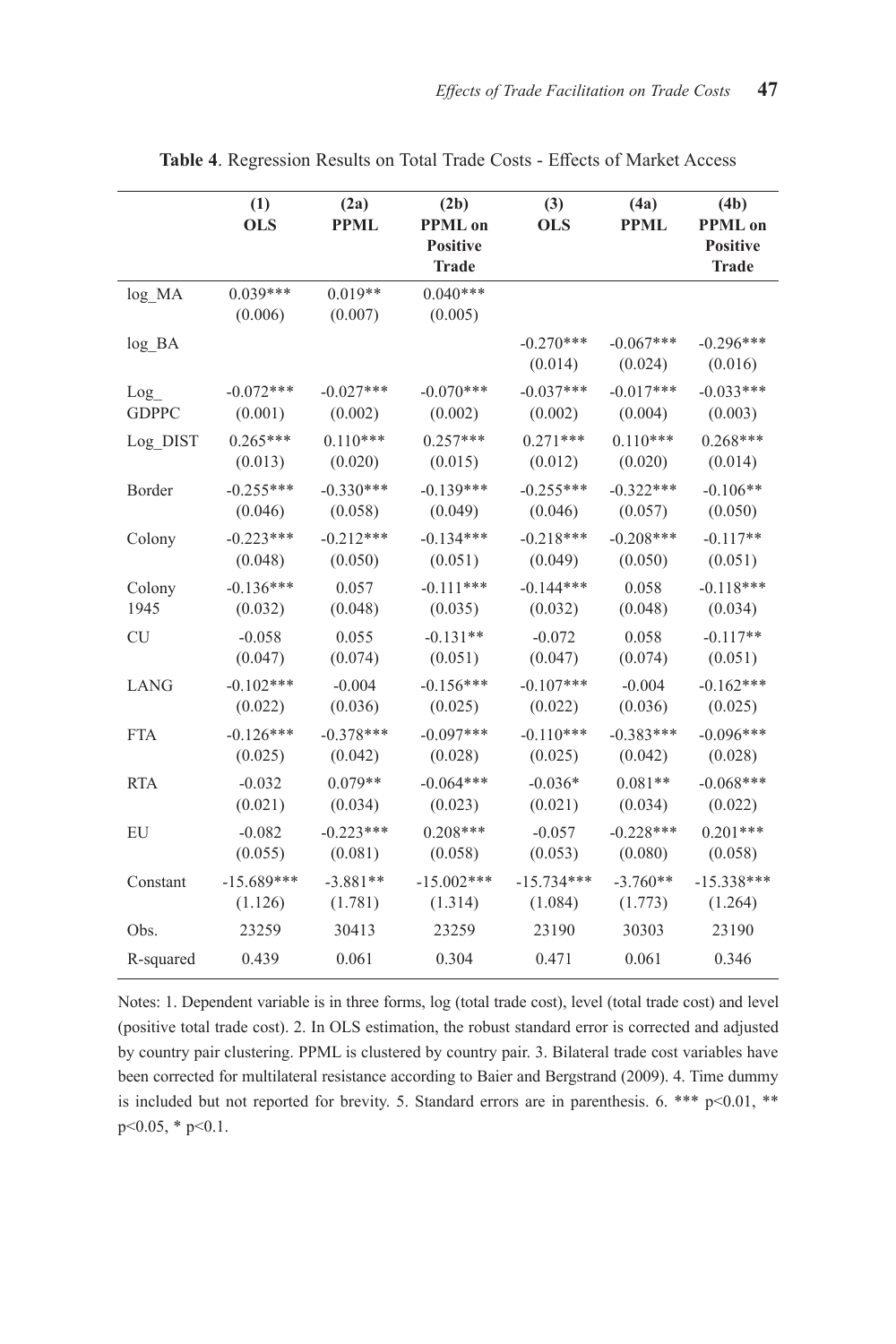|              | (1)<br><b>OLS</b>      | (2a)<br><b>PPML</b>    | (2b)<br><b>PPML</b> on<br><b>Positive</b><br><b>Trade</b> | (3)<br><b>OLS</b>      | (4a)<br><b>PPML</b>    | (4b)<br><b>PPML</b> on<br><b>Positive</b><br><b>Trade</b> |
|--------------|------------------------|------------------------|-----------------------------------------------------------|------------------------|------------------------|-----------------------------------------------------------|
| log TCI      | $-0.620***$<br>(0.016) | $-0.207***$<br>(0.028) | $-0.597***$<br>(0.018)                                    |                        |                        |                                                           |
| $log$ $BE$   |                        |                        |                                                           | $-0.106***$<br>(0.016) | $-0.099***$<br>(0.025) | $-0.140***$<br>(0.019)                                    |
| Log          | $0.024***$             | 0.006                  | $0.020***$                                                | $-0.062***$            | $-0.018***$            | $-0.058***$                                               |
| <b>GDPPC</b> | (0.003)                | (0.005)                | (0.003)                                                   | (0.002)                | (0.003)                | (0.002)                                                   |
| Log DIST     | $0.276***$             | $0.109***$             | $0.267***$                                                | $0.264***$             | $0.108***$             | $0.254***$                                                |
|              | (0.011)                | (0.020)                | (0.014)                                                   | (0.013)                | (0.020)                | (0.015)                                                   |
| Border       | $-0.251***$            | $-0.327***$            | $-0.131***$                                               | $-0.257***$            | $-0.323***$            | $-0.131***$                                               |
|              | (0.041)                | (0.056)                | (0.045)                                                   | (0.045)                | (0.057)                | (0.049)                                                   |
| Colony       | $-0.205***$            | $-0.217***$            | $-0.133***$                                               | $-0.222***$            | $-0.208***$            | $-0.126**$                                                |
|              | (0.043)                | (0.049)                | (0.046)                                                   | (0.049)                | (0.050)                | (0.051)                                                   |
| Colony       | $-0.141***$            | 0.055                  | $-0.128***$                                               | $-0.132***$            | 0.057                  | $-0.109***$                                               |
| 1945         | (0.029)                | (0.048)                | (0.032)                                                   | (0.032)                | (0.049)                | (0.035)                                                   |
| <b>CU</b>    | $-0.075*$              | 0.070                  | $-0.082*$                                                 | $-0.057$               | 0.055                  | $-0.124**$                                                |
|              | (0.043)                | (0.073)                | (0.048)                                                   | (0.048)                | (0.075)                | (0.052)                                                   |
| <b>LANG</b>  | $-0.129***$            | $-0.000$               | $-0.163***$                                               | $-0.102***$            | $-0.004$               | $-0.157***$                                               |
|              | (0.020)                | (0.036)                | (0.023)                                                   | (0.022)                | (0.036)                | (0.025)                                                   |
| <b>FTA</b>   | $-0.101***$            | $-0.383***$            | $-0.086***$                                               | $-0.124***$            | $-0.381***$            | $-0.098***$                                               |
|              | (0.023)                | (0.041)                | (0.026)                                                   | (0.025)                | (0.041)                | (0.028)                                                   |
| <b>RTA</b>   | $-0.044**$             | $0.079**$              | $-0.076***$                                               | $-0.034$               | $0.079**$              | $-0.070***$                                               |
|              | (0.020)                | (0.033)                | (0.021)                                                   | (0.021)                | (0.033)                | (0.023)                                                   |
| EU           | $-0.037$               | $-0.254***$            | $0.143***$                                                | $-0.085$               | $-0.225***$            | $0.203***$                                                |
|              | (0.049)                | (0.079)                | (0.054)                                                   | (0.055)                | (0.082)                | (0.059)                                                   |
| Constant     | $-16.448***$           | $-3.772**$             | $-15.541***$                                              | $-15.137***$           | $-3.099*$              | $-14.114***$                                              |
|              | (1.009)                | (1.756)                | (1.201)                                                   | (1.109)                | (1.750)                | (1.283)                                                   |
| Obs.         | 23190                  | 30303                  | 23190                                                     | 23190                  | 30303                  | 23190                                                     |
| R-squared    | 0.532                  | 0.064                  | 0.386                                                     | 0.440                  | 0.063                  | 0.309                                                     |

**Table 5**. Regression Results – Effects ofTransport and Communications Infrastructure

Notes: 1. Dependent variable is in three forms, log (total trade cost), level (total trade cost) and level (positive total trade cost). 2. In OLS estimation, the robust standard error is corrected and adjusted by country pair clustering. PPML is clustered by country pair. 3. Bilateral trade cost variables have been corrected for multilateral resistance according to Baier and Bergstrand (2009). 4. Time dummy is included but not reported for brevity. 5. Standard errors are in parenthesis. 6. \*\*\*  $p<0.01$ , \*\* p<0.05, \* p<0.1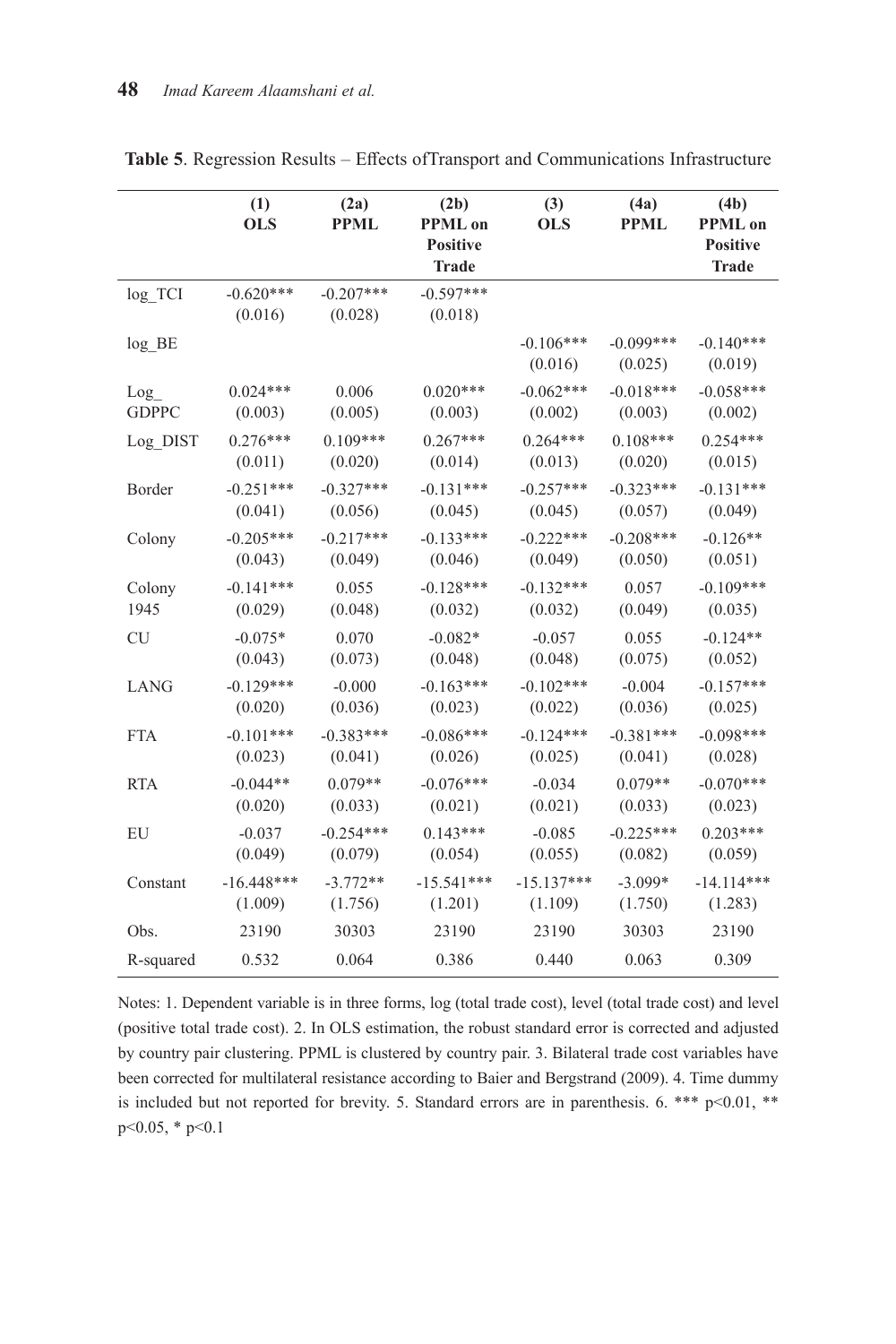In all Tables 3, 4 and 5, columns 1, 2a, 2b report the OLS and PPML estimation results. The estimations for PPML have been undertaken two times, first on the complete sample, including zero trade, and the second time on the positive trade, which is presented in columns 2a, 2b, 4a, and 4b. Column 4b represents the robustness check for the alternative trade facilitation indicator, the LPI, which will be discussed after estimating the main models to check the power of our model's explanation. Table 3 reports the main results of the trade facilitation overall effect on total and positive total trade costs. The results of the PPML estimator on total and positive trade cost (columns 2a, 2b) have the expected negative sign. They are statistically significant at a 1% level, showing the importance of trade facilitation implementation for trade costs. However, the size of the effect is relatively small, and the improvement in overall trade facilitation by 10% will reduce the trade cost by 1%.

In Tables 3, 4 and 5, since the results for most of our control variables are similar, therefore we explain them in Table 3. GDP per capita or *GDPPC*  is significant, implying that countries that are more developed and have higher productivity are likely to have less trade costs. An increase in the *GDPPC* will reduce trade costs in developed and developing countries. The distance coefficient is significant and positive, an indication that the increase in the distance will accompany a higher trade costs. Common border and colony are both found to be significant with a negative sign for each variable.

Table 3 column 1 for OLS estimates shows that a 10% decrease in the coefficient of the distance will reduce the total trade cost by 2.6% which is two and half times higher than the coefficienct based on the PPML estimates, in which a 10% decrease in the distance reduces the total trade cost to 1.1%, indicating the importance of distance in lowering total trade costs. The OLS gives a higher coefficient because zero trade cost observations carry essential information, and disregarding them suggests that countries have less trading cost; that is to say, they have more trade flows. The results of the OLS can be seen by comparing column 2a with columns 1 and 2b, where the dependent variable excludes zero-values for trade cost either through a logarithmic transformation, as in column 1, or by non-inclusion of zero values of the dependent variable and estimating PPML only on positive trade.

However, in Table 3, column 2a, the coefficients for customs union (CU) and sharing of a common language are both found to be insignificant. The effects of a CU is different from that of other agreements as common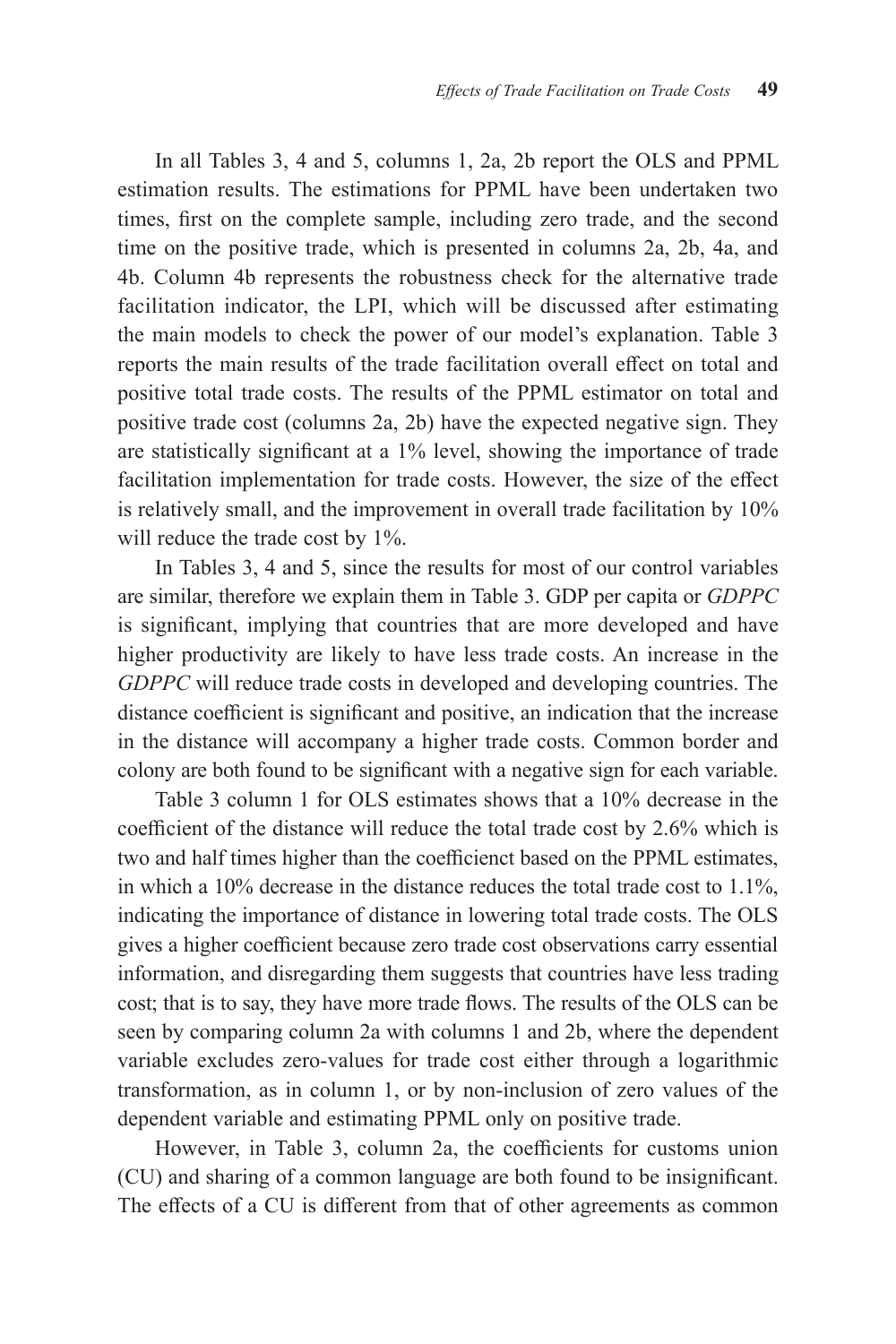external tariffs are imposed by participating countries on non-member countries in the former. It has been reported by Hornok and Koren (2015) that trade within a CU is higher than aFTA, and the CU effect is insignificant on the shipping cost. The effects of a RTA and the EU membership on reducing trade cost based on the PPML estimator, and PPML on a positive trade model ares significant in all the tables. Comparing column 2a with columns 1 and 2b show interesting results; trade facilitation works better when more countries participate in this process. Therefore, the coefficients for improvement in the overall trade facilitation index is higher when including countries with positive trade cost.

To ascertain robustness, the study followed two strategies. First, we used alternative proxy of LPI for the trade facilitation variable. The LPI analyses and scores countries according to their efficiency in moving goods across and within borders. The LPI overall score reflects the level of a country's logistics. It consists of six areas of logistics performance: the efficiency of customs clearance management; the quality of information technology and transport infrastructure; the ease of arranging international shipping process; the proficiency and quality of logistics industry; ability to track and trace international delivery and the punctuality of shipment in reaching the destination. Second, we regressed the independent variables on the positive trade cost to see whether there is a significant change in the outcome of the PPML estimations. The results in Tables 3, 4 and 5 columns 4a and 4b, are consistent and robust with the baseline model where most of the variables retain their signs, statistical significance and remain stable either to the introduction of alternative specifications or estimation on the positive trade cost. The improvement of a 10% in the LPI reduces trade cost by 5%, as shown in columns 4a and 4b of Table 3. This emphasises that logistics performance and trade facilitation are effective levers in reducing trade costs.

Table 4 reports the results for the effect of MA and BA on trade cost with the other control variables. MA unsurprisingly has a positive sign as the negative effect of trade facilitation on trade flow could result from acquiring new market access and having preferential trade access, especially in the Least Developed Countries (LDC) (Djankov et al., 2010). The implication is that new MA for countries engaging in other preferential trade agreements may not reduce trade costs. Although the sign of border administration is negative and significant for the OLS and PPML on positive trade, the sign turns positive when using PPML with zero trade values. This indicates that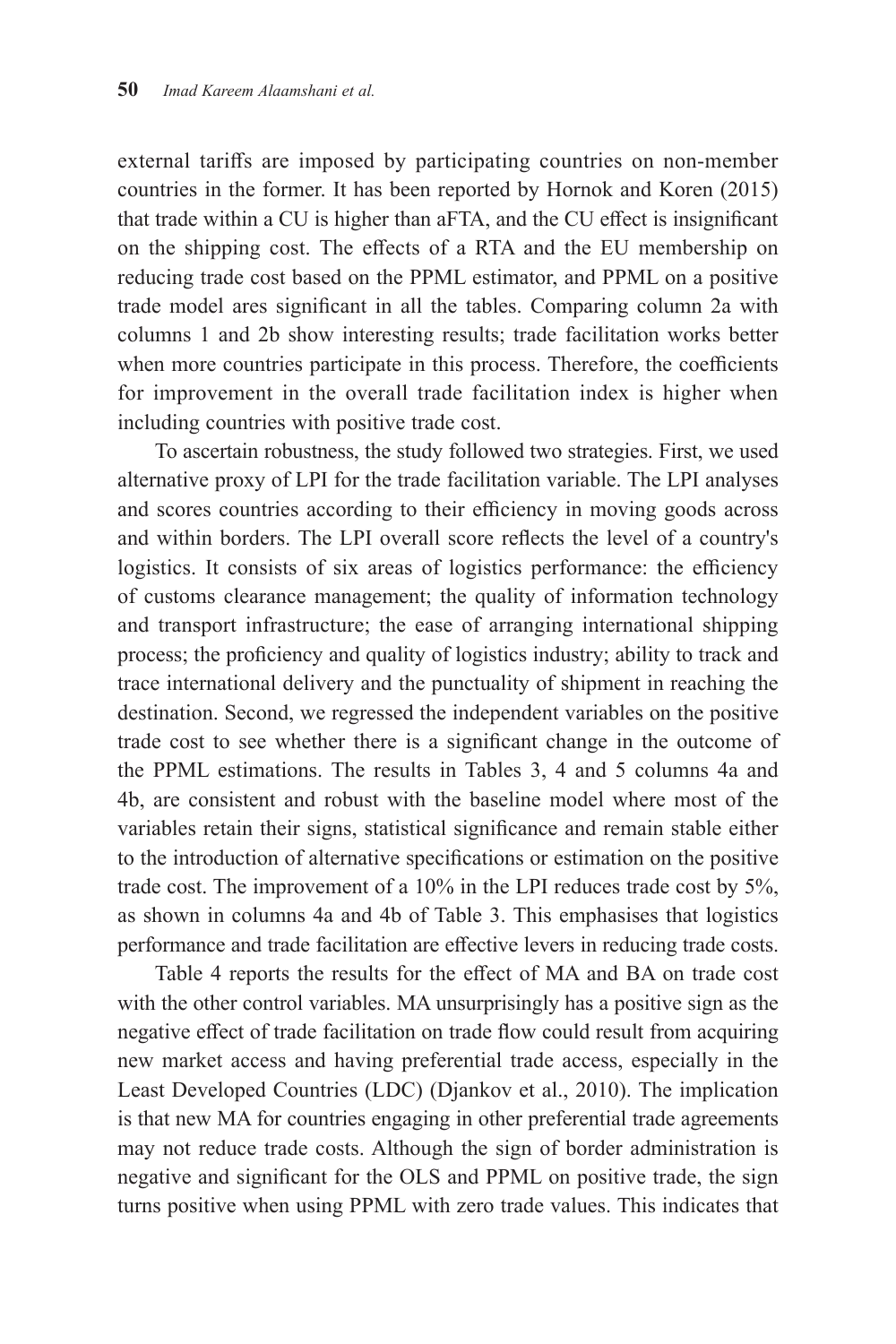BA requires a high degree of cooperation and organisation, which becomes more sophisticated and desired with an increased number of products traded. This result shows that a 10% improvement in BA will reduce the trade cost by 0.06%. However, the cost reduction will be more with the increase in the countries' engagement in trade facilitation, as can be seen in Table 4, column 4b.

Table 5 shows the results of the effects of TCI on trade cost. The coefficient of the primary variable reports the expected sign, and the TCI variable seems to have the largest effect among other variables in reducing trade cost. A 10% improvement in TCI reduces trade costs by 2.1% (column 2a). Iwanow and Kirkpatrick (2007) obtained similar results; TCI quality is often more critical than border-related reforms in facilitating export growth. Finally, the BE is statistically significant at 5% with an adverse effect on the total trade cost. Table 5 shows that a 10% improvement in the BE lowers trade cost by almost 1%. The increase in the coefficient by 1.4% in column 4b implies a higher reduction in trade cost when more countries engage in trade facilitation. The findings suggest that improvement in the BE and TCI will lower the trade costs among the trading partners.

#### **6. Conclusion**

In this study, we focused exclusively on the prospective effect of trade facilitation on trade cost. The major empirical finding reveals that trade facilitation has significant influence on alleviating trade costs in the developed and developing countries, albeit with relatively small magnitudes of impact for developing countries, when either fewer countries engage in trade or fewer countries participate in trade facilitation. This is true for example, the effect will be small even if the trade facilitation process applies efficiently but to a few countries. On the other hand, the effect will be small if countries have limited trading partners. Our results also demonstrate that it is not necessarily true that trade facilitation works better for developing and least developed countries when the large pair countries have no trade. Since trade cost data is extracted from observable bilateral trade, developed countries have reported less zero trade. This shows that the distribution effect of trade facilitation in reducing trade costs is higher for the developed nations.

The results indicate that better participation from all countries will significantly increase the benefit from trade facilitation implementation. This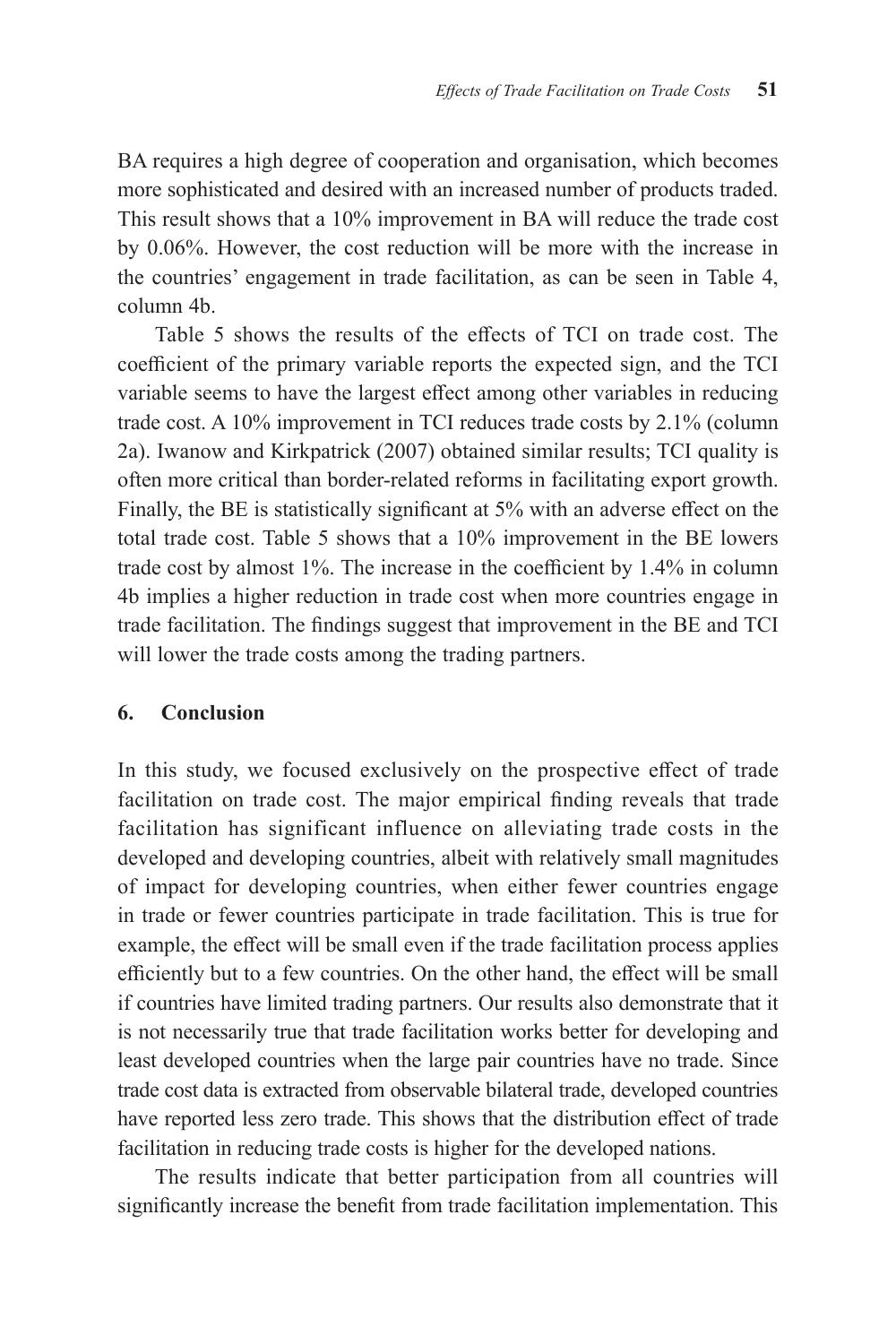is not unusual since zero trade is set up under a model with heterogeneous firms. As explained by Helpman et al. (2008), trade cost and fixed entry cost reduce both the amount of firm to export as well as the probability of the firms to export therefore leading to more bilateral trade cost. An additional finding is that TCI contributes to the facilitation of the movement for goods from the border to the destination and it has the largest effect in reducing the trade cost. The aid for trade policy to reduce trade costs in developing and least developed countries could be vital. Policy initiatives such as improving market access and strengthening the use of transport and communication infrastructure are crucial in enhancing trade facilitation. Moreover, the implication suggests that unleashing and strengthening the use of TCI is important for the development of logistics and transportation services, particularly in the developing countries.

### **Notes**

- 1. https://www.doingbusiness.org/en/data/exploretopics/trading-acrossborders/faq
- 2. Trade elasticity is crucial for understanding the size of the frictions to trade, the response of trade to changes in tariffs, and the welfare gains or losses from trade (Simonovska & Waugh, 2014).
- 3. LPI analyses the disparity between countries regarding customs procedures, logistics costs, quality of transport infrastructure for overland and maritime transport (Martíet al., 2014). Meanwhile, DBI compares the environmental regulation of businesses across economies and time, offers measurable benchmarks for reform, presents detailed subnational reports, which comprehensively cover business regulations and reform in different cities and regions across 190 economies (World Bank Doing Business). LPI has two limitations: 1. International freight forwarder's experience does not convey the broader logistics environment in developing countries with traditional operators. 2. For landlocked countries and small island states, the LPI might reflect access problems outside the country assessed. DBI also has some limitations: 1. Collected data only relate to businesses in the economy's largest city. 2. Does not consider the changes in costs of trade partners. 3. Time and costs for domestic transport are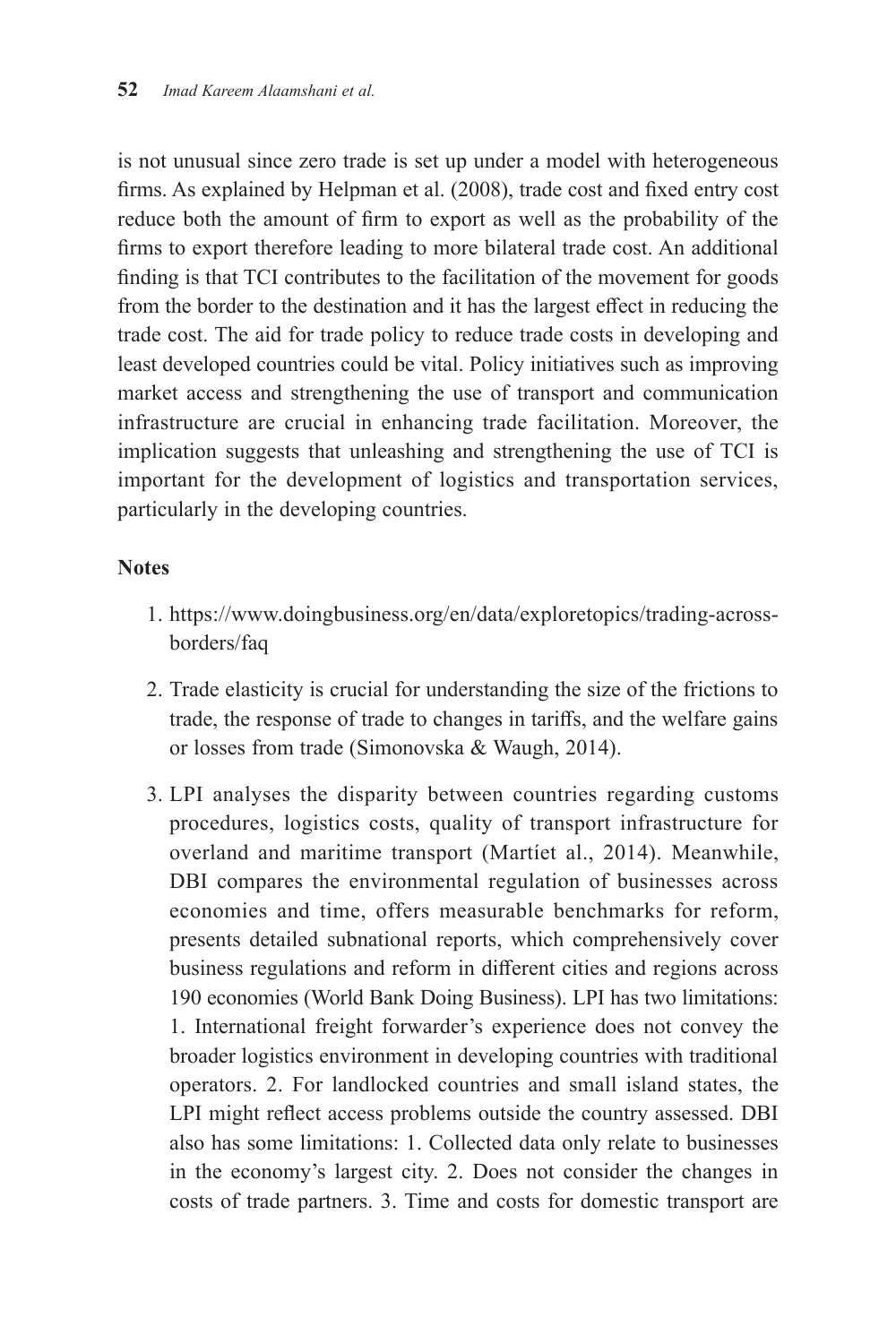not considered when ranking economies on the ease of trading across borders. 4. The measures of time are based on the judgment and respondents of the expert.

- 4. ETI is a strategic tool that covers 118 economies and aims to measure the scope of policy issues that hinder trade. It ranks nations according to the factors and policies facilitating the free flow of goods across national borders and to the destination, and provides a detailed evaluation of the trade-enhancing environments throughout the countries (Lawrence et al., 2008). The limitation of ETI is that the new data added to the report from the WEF only represents 36% of the ETI.
- 5. For an insightful analysis of the Poisson regression, see especially Chapters 3 and 4 of Cameron and Trivedi (2013).
- 6. For more information on trade cost measures and different calculation methods, refer to Chen and Novy (2011, 2012); Duval and Utoktham (2011); Jacks et al. (2008); Jacks et al. (2011); and Novy (2013).

#### **References**

- Anderson, J. E., & Van Wincoop, E. (2003). Gravity with gravitas : A solution to the border puzzle. *The American Economic Review*, *93*(1), 170–192. https://doi.org/ 10.1257/000282803321455214.
- Anderson, J.E., & Van Wincoop, E. (2004). Trade costs. *Journal of Economic Literature*, *42*(3), 691–751. https://doi.org/10.1257/0022051042177649.
- Alburo, F. L. (2008). Policy coherence and coordination for trade facilitation: Integrated border management, single-windows and other options for developing countries. *Asia-Pacific Research and Training Network on Trade*. Retrieved from https://www.econstor.eu/ bitstream/10419/64272/1/578665069.pdf
- Arvis, J. F., Duval, Y., Shepherd, B., Utoktham, C., & Raj, A. (2016). Trade costs in the developing world: 1996–2010. *World Trade Review*, *15*(03), 451–474. https://doi.org/10.1017/s147474561500052x.
- Baier, S. L., & Bergstrand, J. H. (2001). The growth of world trade: tariffs, transport costs, and income similarity. *Journal of International Economics*, *53*(1), 1–27. https://doi.org/10.1016/S0022-1996(00)00060-X.
- Baier, S. L., & Bergstrand, J. H. (2009). Bonus vetus OLS: A simple method for approximating international trade-cost effects using the gravity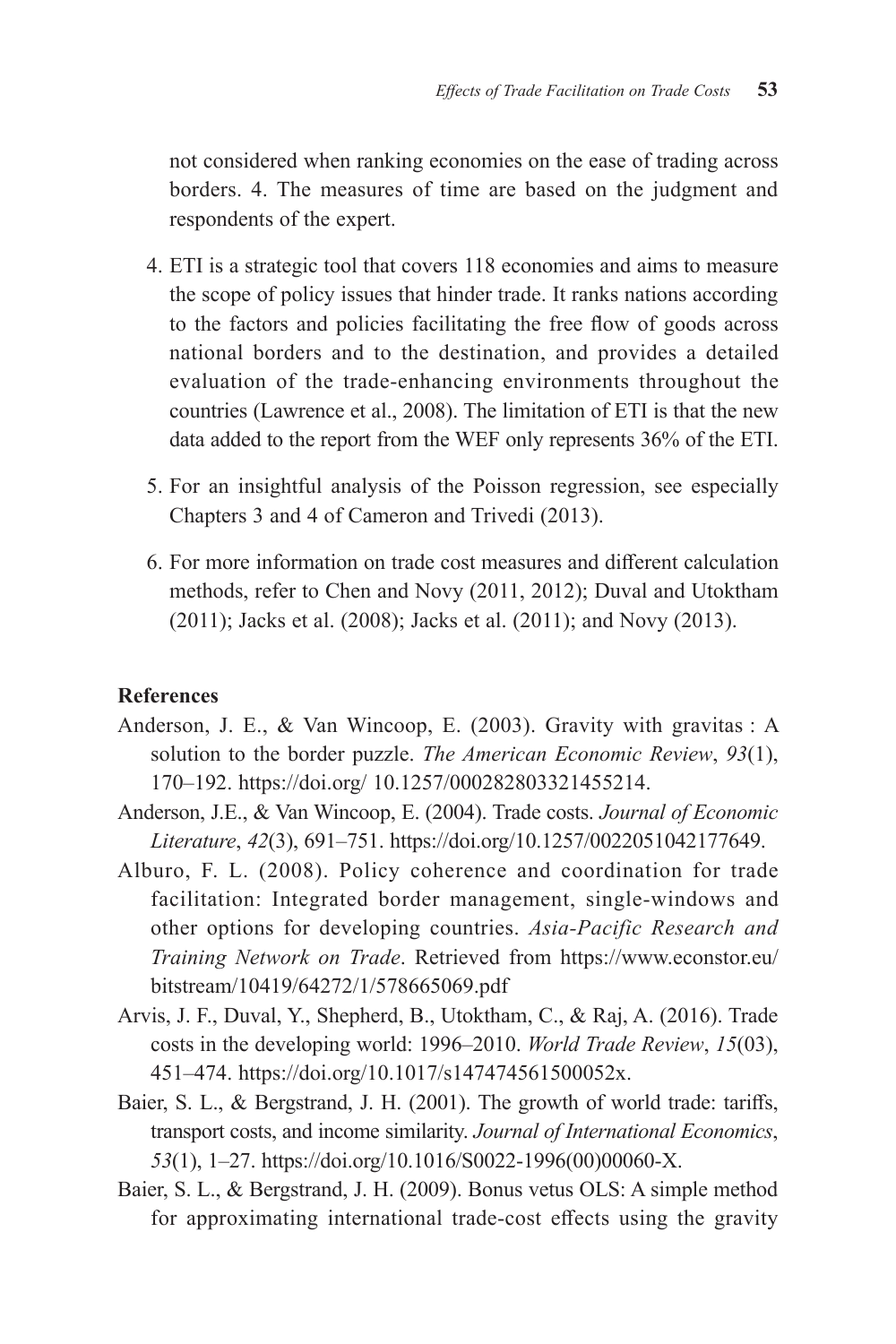equation. *Journal of International Economics*, *77*(1), 77–85. https://doi. org/10.1016/j.jinteco.2008.10.004.

- Beverelli, C., Neumueller, S., & Teh, R. (2015). Export diversification effects of the WTO trade facilitation agreement. *World Development*, *76*(C), 293-310. https://doi.org/10.1016/j.worlddev.2015.07.009.
- Blyde, J., & Iberti, G. (2014). A better pathway to export: How the quality of road infrastructure affects export performance. *The International Trade Journal*, *28*(1), 3-22. https://doi.org/10.1080/08853908.2014.853593.
- A. Colin Cameron and Pravin K. Trivedi (2013), Regression Analysis of Count Data, 2nd edition, *Econometric Society Monograph* No.53, Cambridge University Press
- Chen, N., & Novy, D. (2011). Gravity, trade integration, and heterogeneity across industries. *Journal of International Economics*, *85*(2), 206–221. https://doi.org/10.1016/j.jinteco.2011.07.005.
- Chen, N., & Novy, D. (2012). On the measurement of trade costs: direct vs. indirect approaches to quantifying standards and technical regulations. *World Trade Review*, *11*(03), 401–414. https://doi.org/10.1017/ S1474745612000183.
- Crozet, M., & Koenig, P. (2010). Structural gravity equations with intensive and extensive margins. *Canadian Journal of Economics*, *43*(1), 41–62. https://doi.org/10.1111/j.1540-5982.2009.01563.x.
- Clark, X., Dollar, D., & Micco, A. (2004). Port efficiency, maritime transport costs, and bilateral trade. *Journal of Development Economics*, *75*(2), 417-450. https://doi.org/10.1016/j.jdeveco.2004.06.005.
- Dennis, A. (2007). Trade costs, barriers to entry, and export diversification in developing countries. *World Bank Publications* No. 4368. Retrieved from https://ideas.repec.org/p/wbk/wbrwps/4368.html
- Dennis, A., & Shepherd, B. (2011). Trade facilitation and export diversification. *World Economy*, *34*(1), 101–122. doi:10.1111/j.1467- 9701.2010.01303.x.
- Djankov, S., Freund, C., & Pham, C. S. (2010). Trading on time. *Review of Economics and Statistics*, *92*(1), 166–173. https://doi.org/10.1162/ rest.2009.11498.
- Duval, Y. and C. Utoktham (2011), Trade costs in Asia and the Pacific: Improved and sectoral estimates. *UNESCAP Trade and Investment Division*. Retrieved from https://repository.unescap.org/handle/20.500.12870/1305.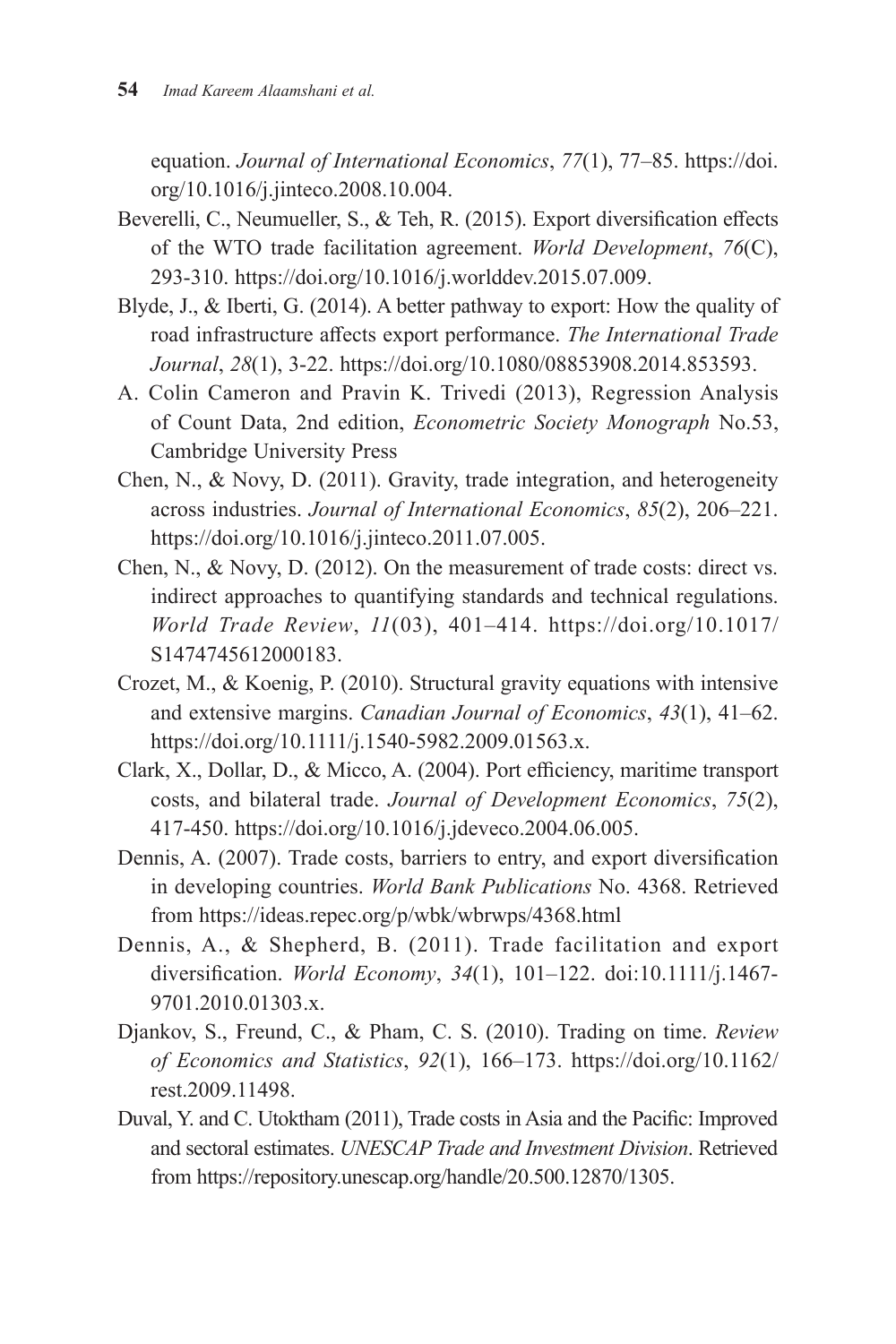- Egger, P., & Larch, M. (2008). Interdependent preferential trade agreement memberships: An empirical analysis. *Journal of International Economics*, *76*(2), 384–399. https://doi.org/10.1016/j. jinteco.2008.08.003.
- Geiger, T., Battista, A.D., Doherty, S., & Soininen, I. (Eds.). (2016). Global enabling trade report. *World Economic Forum*, Geneva. Retrieved from https://www3.weforum.org/docs/WEF\_GETR\_2016\_report.pdf
- Hanouz, M. D., Geiger, T., & Doherty, S. (Eds.). (2014). Global enabling trade report. *World Economic Forum*, Geneva. Retrieved from https:// www3.weforum.org/docs/WEF\_GlobalEnablingTrade\_Report\_2014.pdf
- Helpman, E., Melitz, M., & Rubinstein, Y. (2008). Estimating trade flows: Trading partners and trading volumes. *Quarterly Journal of Economics*, *123*(2), 441–487. https://doi.org/10.1162/qjec.2008.123.2.441.
- Hummels, D., & Schaur, G. (2012). Time as a trade barrier. *American Economic Review*, *103*(7), 2935–2959. https://doi.org/10.3386/w17758.
- Huang, R.R. (2007). Distance and trade: Disentangling unfamiliarity effects and transport cost effects. *European Economic Review*, *51*(1), 161–181. https://doi.org/10.1016/j.euroecorev.2005.11.004.
- Hornok, C., & Koren, M. (2015). Administrative barriers to trade. *Journal of International Economics*, *96*(S1), 110–S122. https://doi.org/10.1016/j. jinteco.2015.01.002.
- Iwanow, T., & Kirkpatrick, C. (2007). Trade facilitation, regulatory quality and export performance. *Journal of International Development*, *19*(6), 735–753. https://doi.org/10.1002/jid.1399.
- Irarrazabal, A. A., Moxnes, A., & Opromolla, L. D. (2010). The tip of the iceberg: Modeling trade costs and implications for intra-industry reallocation. Mimeo, Dartnouth college. https://www.bruegel.org/wpcontent/uploads/2015/09/EFIGEWP22.pdf
- Jacks, D.S., Meissner, C.M., & Novy, D. (2008). Trade costs, 1870 2000. *American Economic Review*, *98*(2), 529–534. https://doi.org/10.1257/ aer.98.2.529.
- Jacks, D. S., Meissner, C.M., & Novy, D. (2011). Trade booms, trade busts, and trade costs. *Journal of International Economics*, *83*(2), 185–201. https://doi.org/10.1016/j.jinteco.2010.10.008.
- Limao, N., & Venables, A.J. (2001). Infrastructure, geographical disadvantage and transport costs and trade. *The World Bank Economic Review*, *15*(3), 451–479. https://doi.org/10.1093/wber/15.3.451.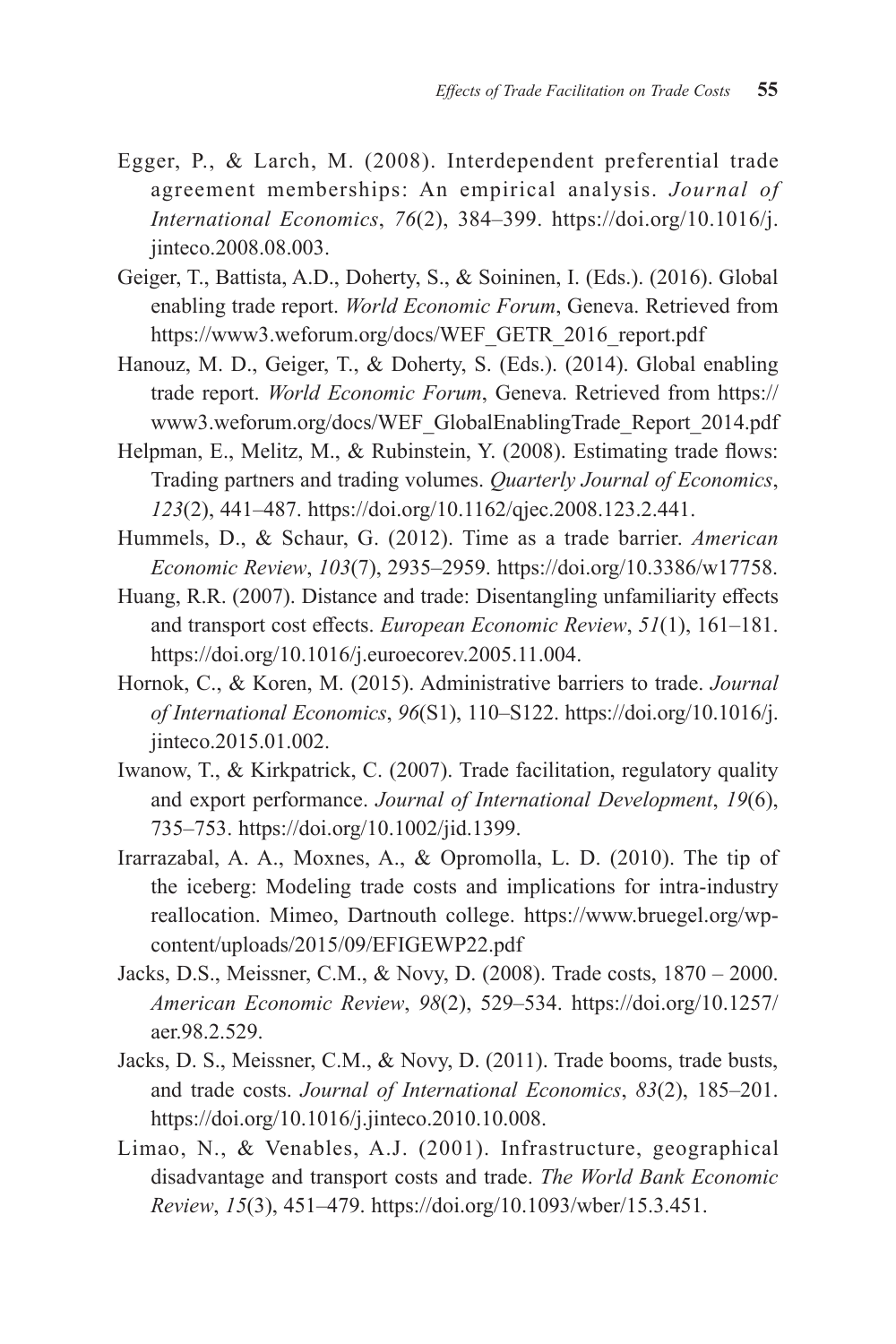- Lawrence, R.Z., Blanke, J., Hanouz, M.D., & Moavenzadeh, J. (2008). The global enabling trade report. *World Economic Forum*. Retrieved from https://www.wto.org/english/res\_e/booksp\_e/anrep\_e/world\_trade report08\_e.pdf
- Markusen, J.R., & Venables, A.J. (2007). Interacting factor endowments and trade costs: a multi-country, multi-good approach to trade theory. *Journal of International Economics*, *73*(2), 333-354. doi:10.1016/j. jinteco.2007.03.005.
- Martí, L., Puertas, R., & García, L. (2014). The importance of the Logistics Performance Index in international trade. *Applied Economics*, *46*(24): 2982–2992. https://doi.org/10.1080/00036846.2014.916394
- Martinez-Zarzoso, I., & Márquez-Ramos, L. (2008). The effect of trade facilitation on sectoral trade. *The BE Journal of Economic Analysis & Policy*, *8*(1), 1-46. https://doi.org/10.2202/1935-1682.1927.
- Martin, W., & Pham, C.S. (2020). Estimating the gravity model when zero trade flows are frequent and economically determined. *Applied Economics*, *52*(26), 2766-2779. https://doi.org/10.1080/00036846.201 9.1687838
- Melitz, M.J. (2003). The Impact of trade on intra-industry reallocations and aggregate industry productivity. *Econometrica*, *71*(6), 1695–1725. https:// doi.org/10.1111/1468-0262.00467.
- McCallum, J. (1995). National borders matter: Canada-U.S. regional trade patterns. *The American Economic Review*, *85*(3), 615–623. https://www. jstor.org/stable/2118191.
- Moïsé, E., & Sorescu, S. (2013). Trade facilitation indicators: The potential impact of trade facilitation on developing countries' trade. Retrieved from https://www.oecd-ilibrary.org/content/paper/5k4bw6kg6ws2 en?crawler=true.
- Nordås, H.K. (2006). Time as a trade barrier: Implications for low-income countries. *OECD Economic Studies*, 2006(1), 137-167.
- Novy, D. (2013). Gravity redux: Measuring international trade costs with panel data. *Economic Inquiry*, *51*(1), 101–121. https://doi.org/10.1111/ j.1465-7295.2011.00439.x.
- OECD, U. N. (2015). Handbook of trade facilitation indicators. *United Nations*. Retrieved from https://tfig.unece.org/pdf\_files/Indicators-for-Trade-Facilitation-ESCAP-OECD-Handbook.pdf.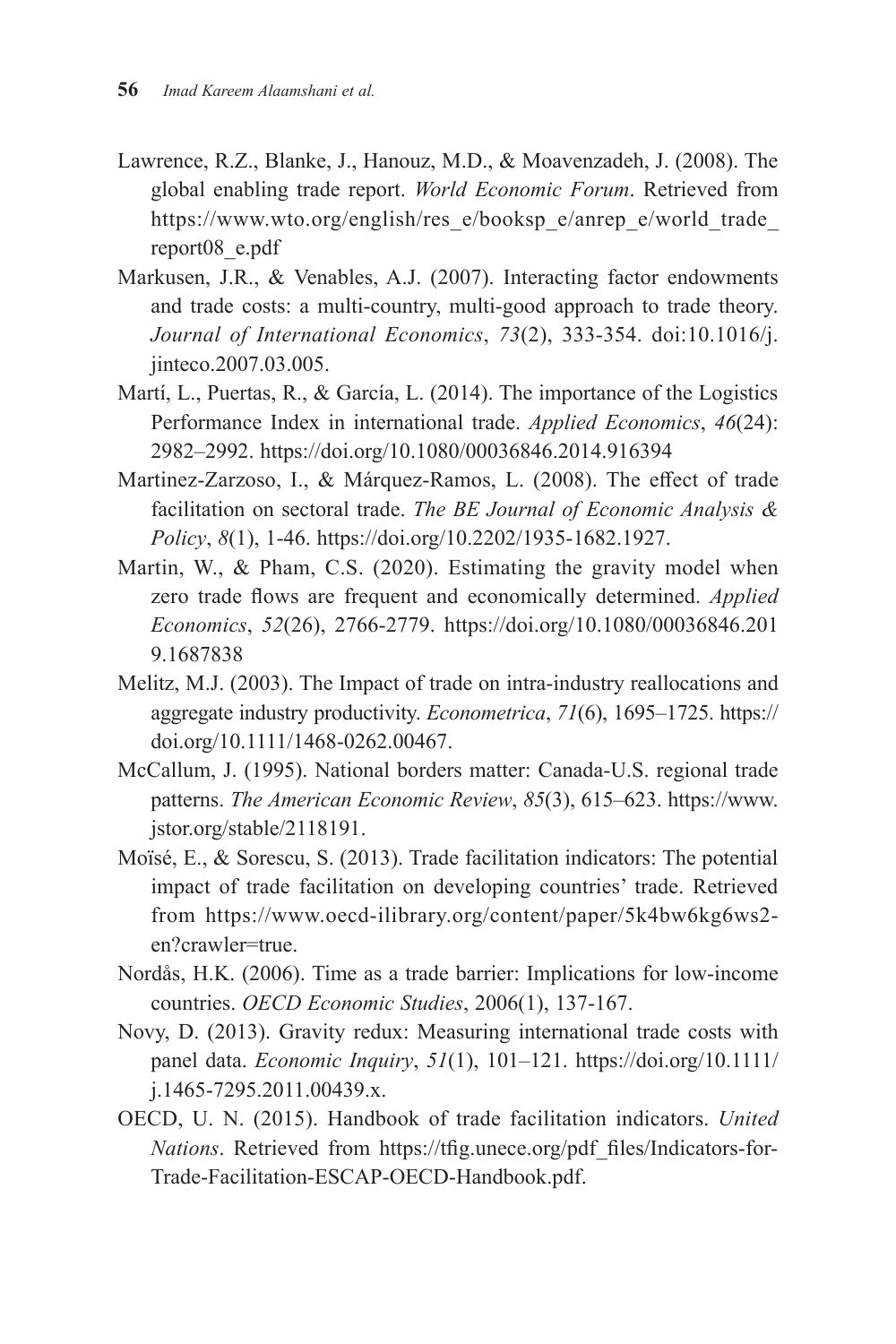- Persson, M. (2013). Trade facilitation and the extensive margin. *The Journal of International Trade & Economic Development*, *22*(5), 658–693. https://doi.org/10.1080/09638199.2011.587019
- Pomfret, R., & Sourdin, P. (2010a). Trade facilitation and the measurement of trade costs. *Journal of International Commerce, Economics and Policy*, *01*(01), 145–163. https://doi.org/10.1142/S179399331000010X.
- Pomfret, R., & Sourdin, P. (2010b). Why do trade costs vary? *Review of World Economics*, *146*(4), 709–730. https://doi.org/10.1007/s10290- 010-0072-8.
- Portugal-Perez, A., & Wilson, J. (2012). Export performance and trade facilitation reform: Hard and soft infrastructure. *World Development*, *40*(7), 1295-1307.
- Raballand, G., Kunth, A., & Auty, R. (2005). Central Asia's transport cost burden and its impact on trade. *Economic Systems*, *29*(1), 6–31. https:// doi.org/10.1016/j.ecosys.2005.02.004.
- Silva, J.S., & Tenreyro, S. (2006). The log of gravity. *The Review of Economics and Statistics*, *88*(4), 641-658. https://doi.org/10.1162/ rest.88.4.641.
- Simonovska, I., & Waugh, M.E. (2014). The elasticity of trade: Estimates and evidence. *Journal of International Economics*, *92*(1), 34–50. https:// doi.org/10.1016/j.jinteco.2013.10.001.
- World Trade Organization Staff. (2015). Aid for trade at a glance: Reducing trade costs for inclusive, sustainable growth. *OECD*. Retrieved from https://www.wto.org/english/res\_e/booksp\_e/aid4trade15\_e.pdf